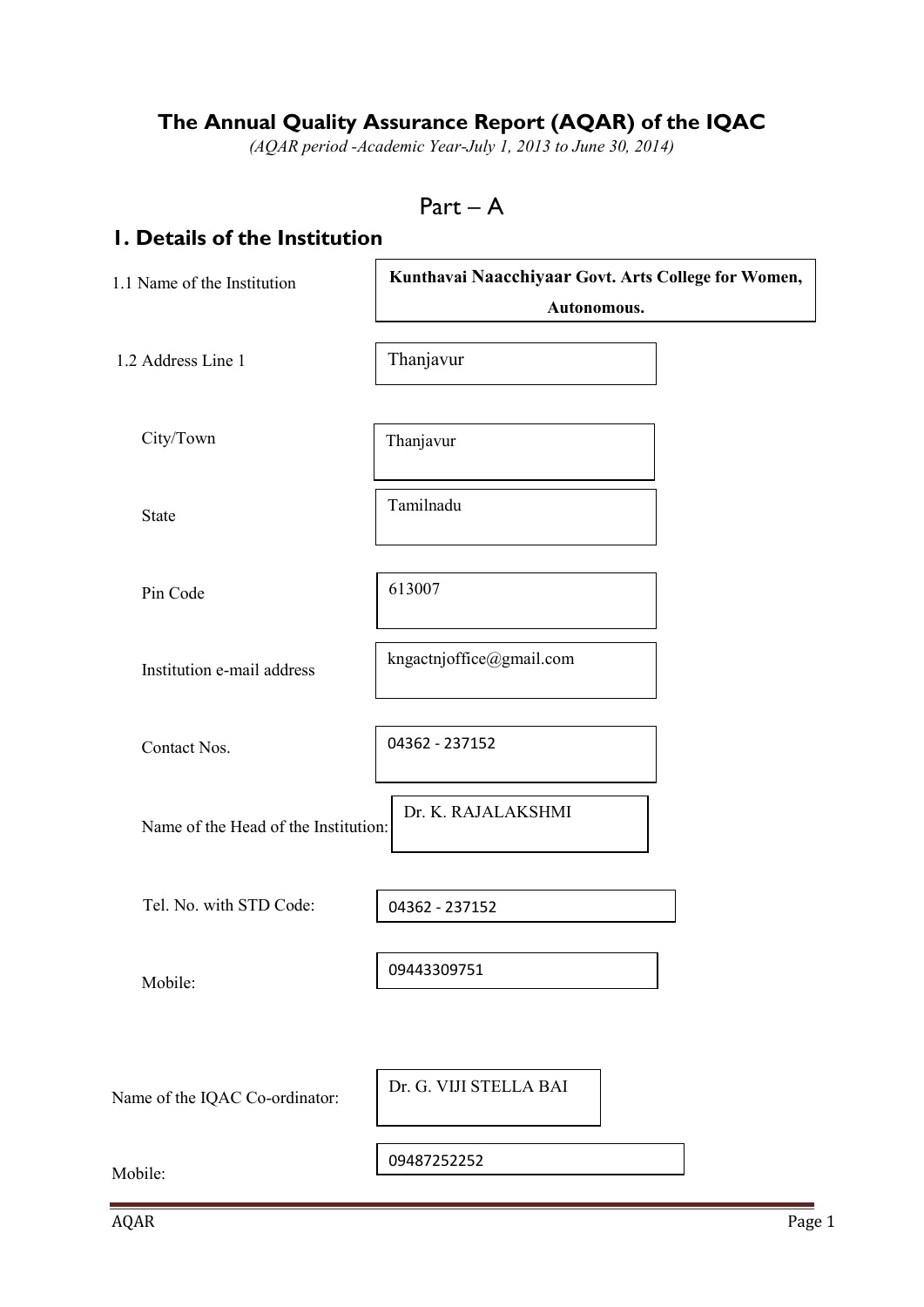IQAC e-mail address:

kngactnjiqac2014@gmail.com

1.3 **NAAC Track ID** (For ex. MHCOGN 18879)

1.4 Website address:

www.kngac.ac.in

Web-link of the AQAR:

http://www.kngac.ac.in/AQAR201314.doc

For ex. http://www.ladykeanecollege.edu.in/AQAR201213.doc

1.5 Accreditation Details

| Sl. No.        | Cycle       | Grade         | <b>CGPA</b> | Year of       | Validity |
|----------------|-------------|---------------|-------------|---------------|----------|
|                |             |               |             | Accreditation | Period   |
|                | $1st$ Cycle | 3 star        | 65.70       | April 2000    | 5 Yrs    |
| 2              | $2nd$ Cycle | $B^{\dagger}$ | 76.10       | Feb 2007      | 5 Yrs    |
| 3              | $3rd$ Cycle | B             | 2.69        | Sep 2013      | 5 Yrs    |
| $\overline{4}$ | $4th$ Cycle |               |             |               |          |

1.6 Date of Establishment of IQAC :DD/MM/YYYY

12 /07/2004

### **1.7 AQAR for the year** *(for example 2010-11)*

2013-14

1.8 Details of the previous year's AQAR submitted to NAAC after the latest Assessment and Accreditation by NAAC (*(for example AQAR 2010-11submitted to NAAC on 12-10-2011)*

i. AQAR 2009-10 submitted to NAAC on 14/08/2013

- ii. AQAR 2010-11 submitted to NAAC on 14/08/2013
- iii. AQAR 2011-12 submitted to NAAC on 14/08/2013
- iv. AQAR 2012-13 submitted to NAAC on 14/08/2013

#### 1.9 Institutional Status

| University                 | Private  <br>  Deemed<br>Central<br>State |
|----------------------------|-------------------------------------------|
| <b>Affiliated College</b>  | Yes $\vert \int \vert$ No $\vert$         |
| <b>Constituent College</b> | Yes<br>No                                 |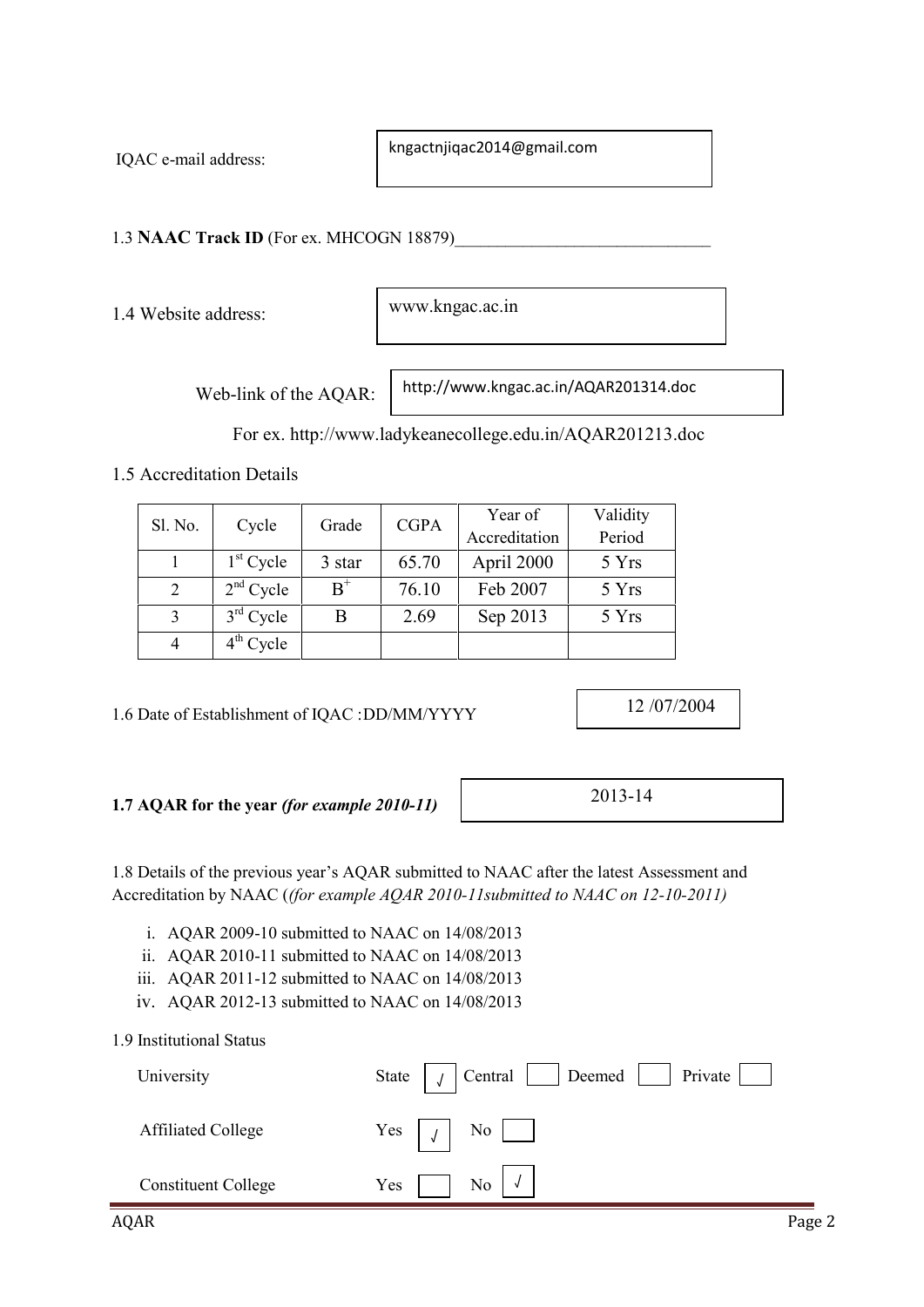| Autonomous college of UGC<br>Yes<br>N <sub>0</sub>                                                          |
|-------------------------------------------------------------------------------------------------------------|
| Regulatory Agency approved Institution<br>Yes<br>N <sub>0</sub>                                             |
| (eg. AICTE, BCI, MCI, PCI, NCI)                                                                             |
| Women<br>Co-education<br>Men<br>Type of Institution                                                         |
| Urban<br>Tribal<br>Rural                                                                                    |
| <b>Financial Status</b><br>Grant-in-aid<br>UGC 2(f)<br><b>UGC 12B</b>                                       |
| Grant-in-aid $+$ Self Financing<br><b>Totally Self-financing</b>                                            |
| 1.10 Type of Faculty/Programme                                                                              |
| PEI (Phys Edu)<br>Arts<br>Commerce<br>Law<br>Science                                                        |
| $TEI$ (Edu)<br>Engineering<br>Health Science<br>Management                                                  |
| Others (Specify)                                                                                            |
| Bharathidasan University,<br>1.11 Name of the Affiliating University (for the Colleges)<br>Thiruchirappalli |
| 1.12 Special status conferred by Central/ State Government-- UGC/CSIR/DST/DBT/ICMR etc.                     |
| Autonomy by State/Central Govt. / University<br>University                                                  |
| <b>UGC-CPE</b><br>University with Potential for Excellence                                                  |
| UGC-CE<br><b>DST</b> Star Scheme                                                                            |
| <b>UGC-Special Assistance Programme</b><br><b>DST-FIST</b>                                                  |
| Any other (Specify)<br>UGC-Innovative PG programmes                                                         |

 $\begin{array}{c} \hline \end{array}$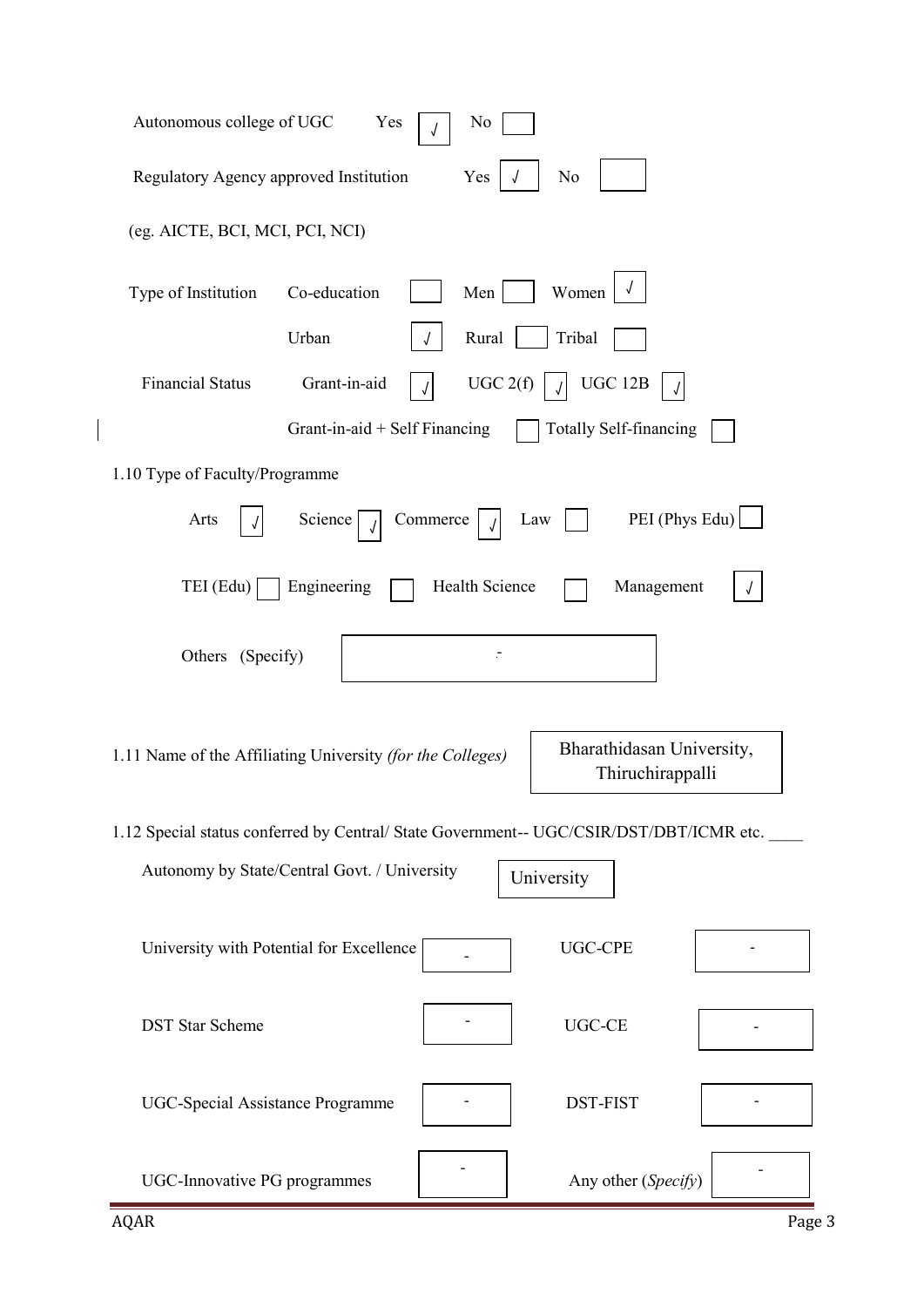| <b>UGC-COP Programmes</b> |  |  |
|---------------------------|--|--|
|---------------------------|--|--|

# **2. IQAC Composition and Activities**

| 2.1 No. of Teachers                                                                      | 6                                             |  |  |  |  |  |
|------------------------------------------------------------------------------------------|-----------------------------------------------|--|--|--|--|--|
| 2.2 No. of Administrative/Technical staff                                                | $\mathbf{1}$                                  |  |  |  |  |  |
| 2.3 No. of students                                                                      |                                               |  |  |  |  |  |
| 2.4 No. of Management representatives                                                    | $\mathbf{1}$                                  |  |  |  |  |  |
| 2.5 No. of Alumni                                                                        |                                               |  |  |  |  |  |
| 2.6 No. of any other stakeholder and                                                     |                                               |  |  |  |  |  |
| community representatives                                                                |                                               |  |  |  |  |  |
| 2.7 No. of Employers/ Industrialists                                                     |                                               |  |  |  |  |  |
|                                                                                          | 3                                             |  |  |  |  |  |
| 2.8 No. of other External Experts                                                        |                                               |  |  |  |  |  |
| 2.9 Total No. of members                                                                 | 11                                            |  |  |  |  |  |
| 2.10 No. of IQAC meetings held                                                           | 10                                            |  |  |  |  |  |
|                                                                                          |                                               |  |  |  |  |  |
| 2.11 No. of meetings with various stakeholders:<br>Faculty<br>No.<br>$\overline{2}$<br>8 |                                               |  |  |  |  |  |
|                                                                                          |                                               |  |  |  |  |  |
| Alumni<br>Non-Teaching Staff Students<br>Others                                          |                                               |  |  |  |  |  |
|                                                                                          |                                               |  |  |  |  |  |
|                                                                                          |                                               |  |  |  |  |  |
| 2.12 Has IQAC received any funding from UGC during the year?                             | No<br>Yes                                     |  |  |  |  |  |
| Rs. 3,00,000/-<br>If yes, mention the amount                                             |                                               |  |  |  |  |  |
| 2.13 Seminars and Conferences (only quality related)                                     |                                               |  |  |  |  |  |
| (i) No. of Seminars/Conferences/ Workshops/Symposia organized by the IQAC                |                                               |  |  |  |  |  |
| International<br>Total Nos.                                                              | <b>Institution Level</b><br>National<br>State |  |  |  |  |  |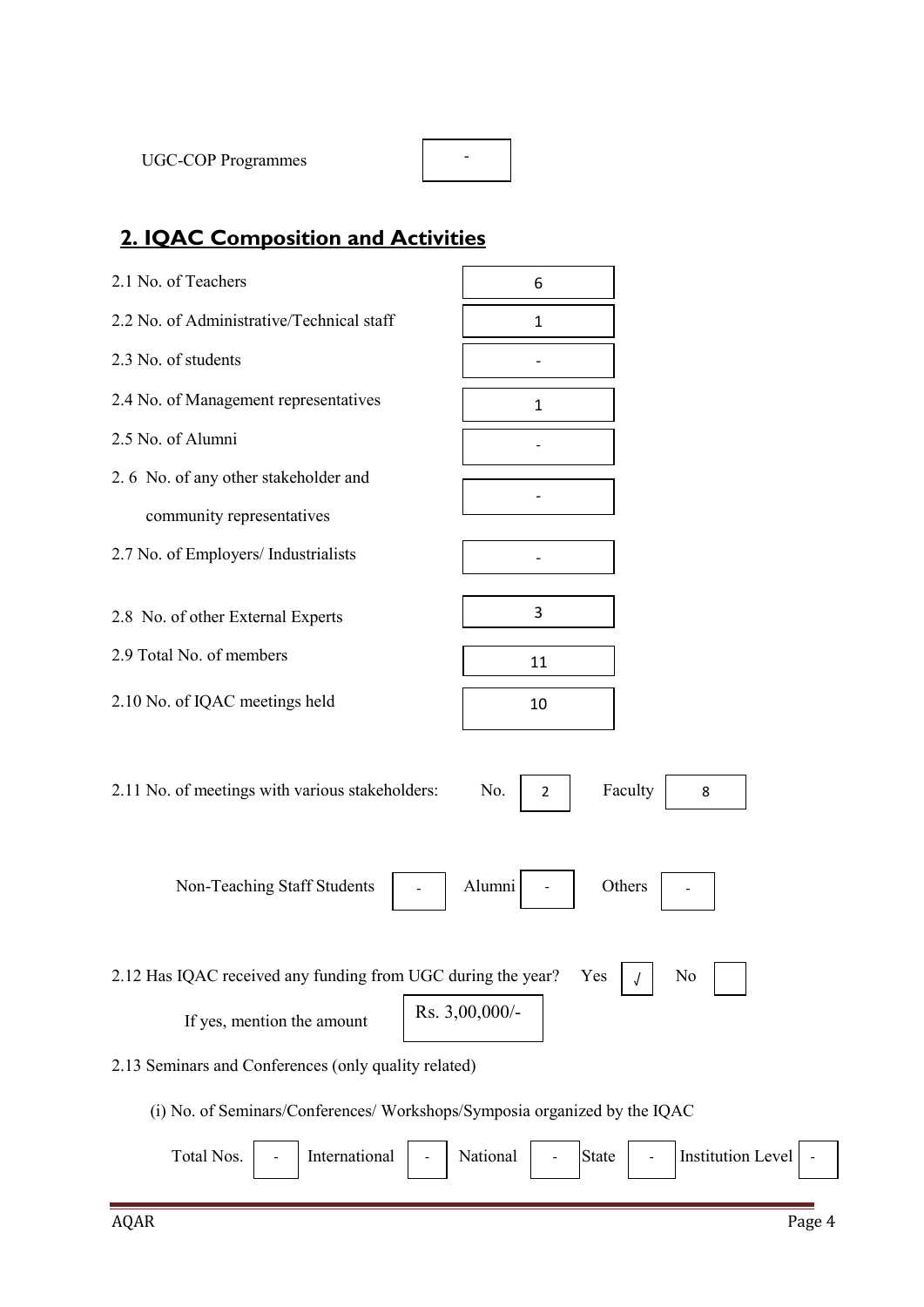| (ii) Themes |  |
|-------------|--|
|-------------|--|

2.14 Significant Activities and contributions made by IQAC

 To decide on quality related matters regular meetings were held with the IQAC staff in charge of all the departments.

-

- Organised Pre-NAAC Visit /Academic and Administrative Audit on  $22<sup>nd</sup>$  &  $23<sup>rd</sup>$  August, 2013.
- NAAC Visit organised on  $12^{th}$ ,  $13^{th}$  and  $14^{th}$  September 2013.
- Proposals for seed money, Science and Technology infrastructure facility and College with Potential for Excellence were prepared and initiated by IQAC.
- Continuous quality assessment of faculty through feed back from students and self assessment of staff.
- To maintain a good student-teacher rapport tutor-ward system and mentoring support is helpful. t.
- Major syllabus revision initiated in 2013-14. (Implementation postponed due to TANSCHE Common Syllabus Program).
- Orientation is provided to all the first year students through the Leo Club of Kunthavai..
- Bridge course is organized for all the first year students.
- Staff Members are encouraged to undertake major / minor research projects and to participate in International / National Conferences, Seminars and Workshops.
- Faculty members are encouraged to publish papers in National / International Journals and to publish books.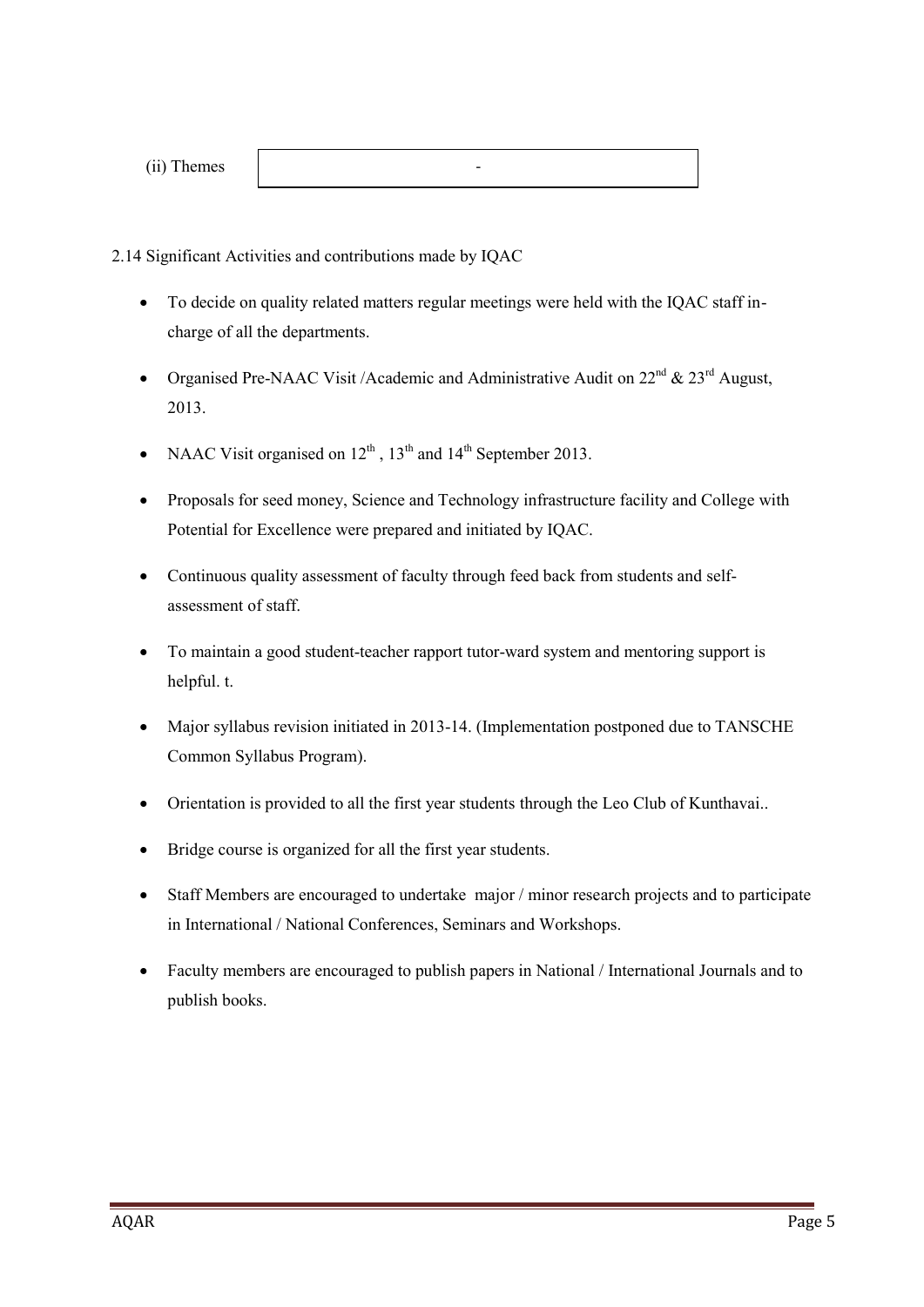### 2.15 Plan of Action by IQAC/Outcome

The plan of action chalked out by the IQAC in the beginning of the year towards quality enhancement and the outcome achieved by the end of the year \*

| <b>Plan of Action</b>                                                                                                                      | <b>Achievements</b>                                                                                     |
|--------------------------------------------------------------------------------------------------------------------------------------------|---------------------------------------------------------------------------------------------------------|
| To strengthen the infrastructure facilities                                                                                                | A New Block has been constructed with 36 Class<br>Rooms                                                 |
| To insist the Government to recruit the Teachers<br>for the vacant positions                                                               | 96 Adhoc Lecturers were appointed                                                                       |
| To enhance the quality of teaching -learning<br>process                                                                                    | Feedback on quality of Teachers were obtained                                                           |
| To stress the importance of English as the<br>language of communication in the campus                                                      | Bridge Course was conducted.                                                                            |
| To strengthen the activities and functioning of the<br>career guidance and Placement Cell                                                  | Orientation was provided to the Staff-in-charge                                                         |
| To motivate the faculty members to take up Minor<br>and Major projects                                                                     | One Minor and Two Major projects were<br>sanctioned in 2013-2014                                        |
| To introduce Bridge Course at the beginning of<br>the academic year for the students from vernacular<br>medium.                            | Bridge course was conducted                                                                             |
| To offer Computer skills for all the I year Students                                                                                       | Computer literacy Program (CLP) is conducted                                                            |
| To prepare for the NAAC Peer Team visit and to<br>orient all the Departments / Research Centers of<br>the college towards re-accreditation | NAAC visit organised on $12^{th}$ , $13^{th}$ , & $14^{th}$ sep<br>2013 Reaccreditation Grade B (2.69). |
| To conduct an academic audit of departments                                                                                                | Conducted on $22nd$ , $23rd$ , Aug 2013 Conducted.                                                      |
| By using the institutional website                                                                                                         | Regularly updated web: www.kngac.ac.in                                                                  |
| To encourage teaching staff to undertake more<br>research projects                                                                         | One new Minor and Two Major Research projects<br>were sanctioned                                        |
| To provide internet access to research scholars                                                                                            | Required facilities are being provided in the<br>digital library.                                       |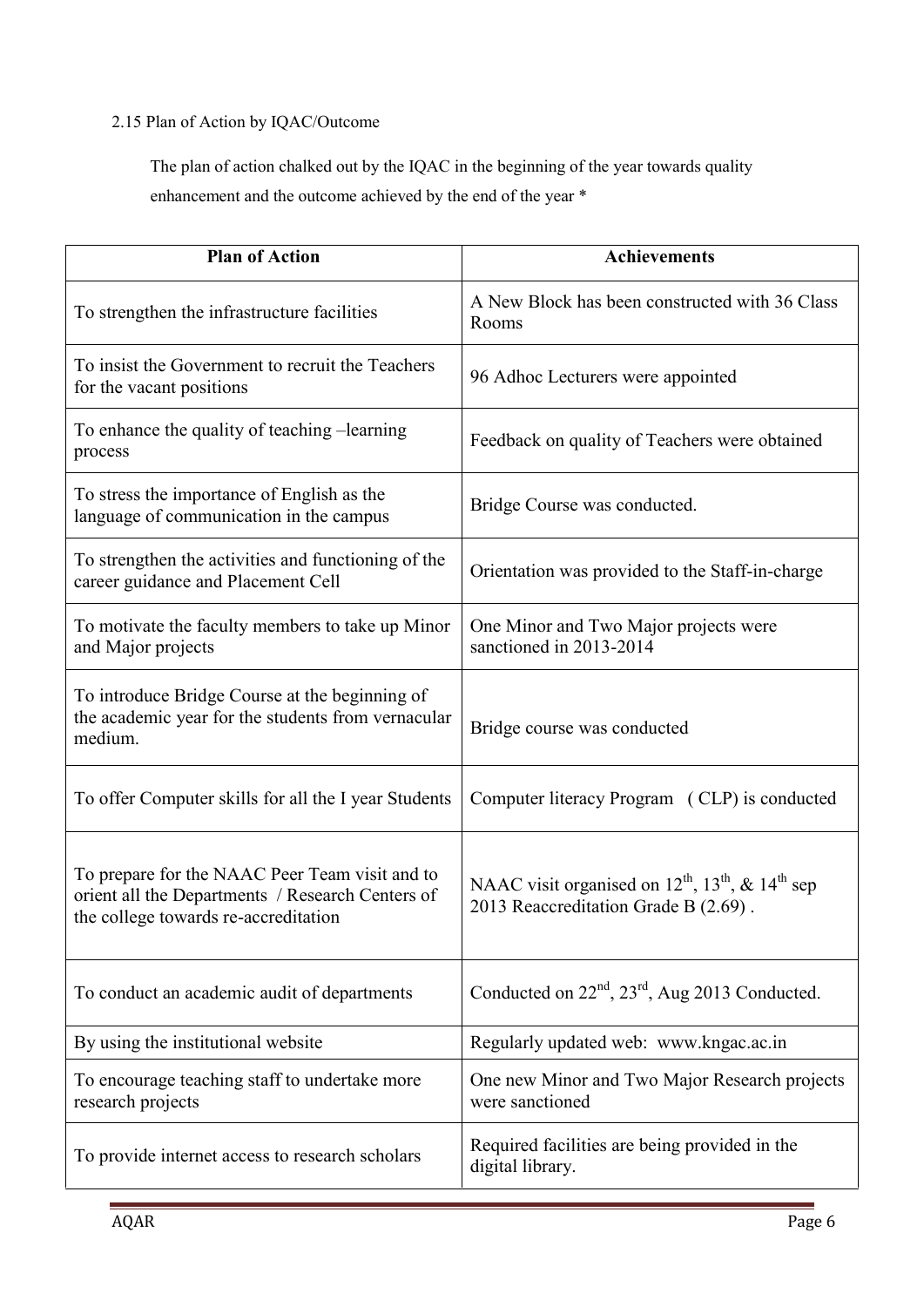| * Attach the Academic Calendar of the year as Annexure.                                |  |
|----------------------------------------------------------------------------------------|--|
| $\overline{N_0}$<br>Yes<br>2.15 Whether the AQAR was placed in statutory body          |  |
| Syndicate 1<br>Any other body<br>Management<br>Provide the details of the action taken |  |
| Necessary corrections were made.<br>$\bullet$                                          |  |
| Required evidences were provided.<br>$\bullet$                                         |  |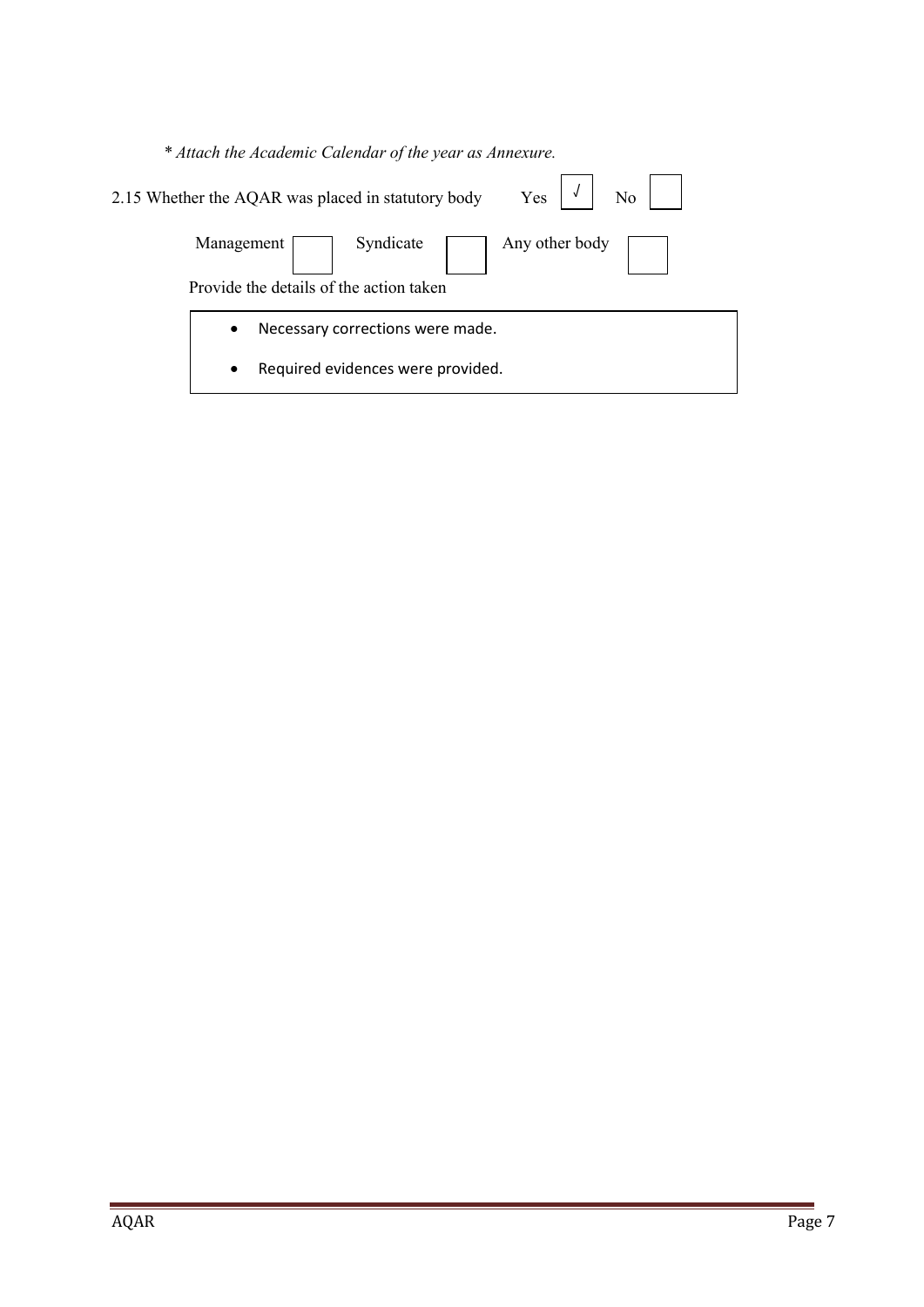## **Criterion – I 1. Curricular Aspects**

1.1 Details about Academic Programmes

| Level of the<br>Programme | Number of<br>existing<br>Programmes | Number of<br>programmes added<br>during the year | Number of<br>self-financing<br>programmes | Number of value<br>added / Career<br>Oriented<br>programmes |
|---------------------------|-------------------------------------|--------------------------------------------------|-------------------------------------------|-------------------------------------------------------------|
| PhD                       | 09                                  |                                                  |                                           |                                                             |
| PG                        | 11                                  |                                                  |                                           |                                                             |
| <b>UG</b>                 | 14                                  |                                                  |                                           |                                                             |
| PG Diploma                |                                     |                                                  |                                           |                                                             |
| <b>Advanced Diploma</b>   |                                     |                                                  |                                           |                                                             |
| Diploma                   |                                     |                                                  |                                           |                                                             |
| Certificate               |                                     |                                                  |                                           |                                                             |
| Others M.Phil             | 02                                  | 01                                               |                                           |                                                             |
| <b>Total</b>              | 36                                  |                                                  |                                           |                                                             |
| Interdisciplinary         |                                     |                                                  |                                           |                                                             |
| Innovative                |                                     |                                                  |                                           |                                                             |

- 1.2 (i) Flexibility of the Curriculum: CBCS/Core/Elective option / Open options
	- (ii) Pattern of programmes:

| Pattern   | Number of programmes |
|-----------|----------------------|
| Semester  | 36                   |
| Trimester |                      |
| Annual    |                      |

| 1.3 Feedback from stakeholders* Alumni $\sqrt{ }$ |        | $\vert$ Parents $\vert \sqrt{\vert}$ | Employers $\sqrt{\ }$          | Students |  |
|---------------------------------------------------|--------|--------------------------------------|--------------------------------|----------|--|
| (On all aspects)                                  |        |                                      |                                |          |  |
| Mode of feedback                                  | Online | Manual $\sqrt{\ }$                   | Co-operating schools (for PEI) |          |  |

*\*Please provide an analysis of the feedback in the Annexure*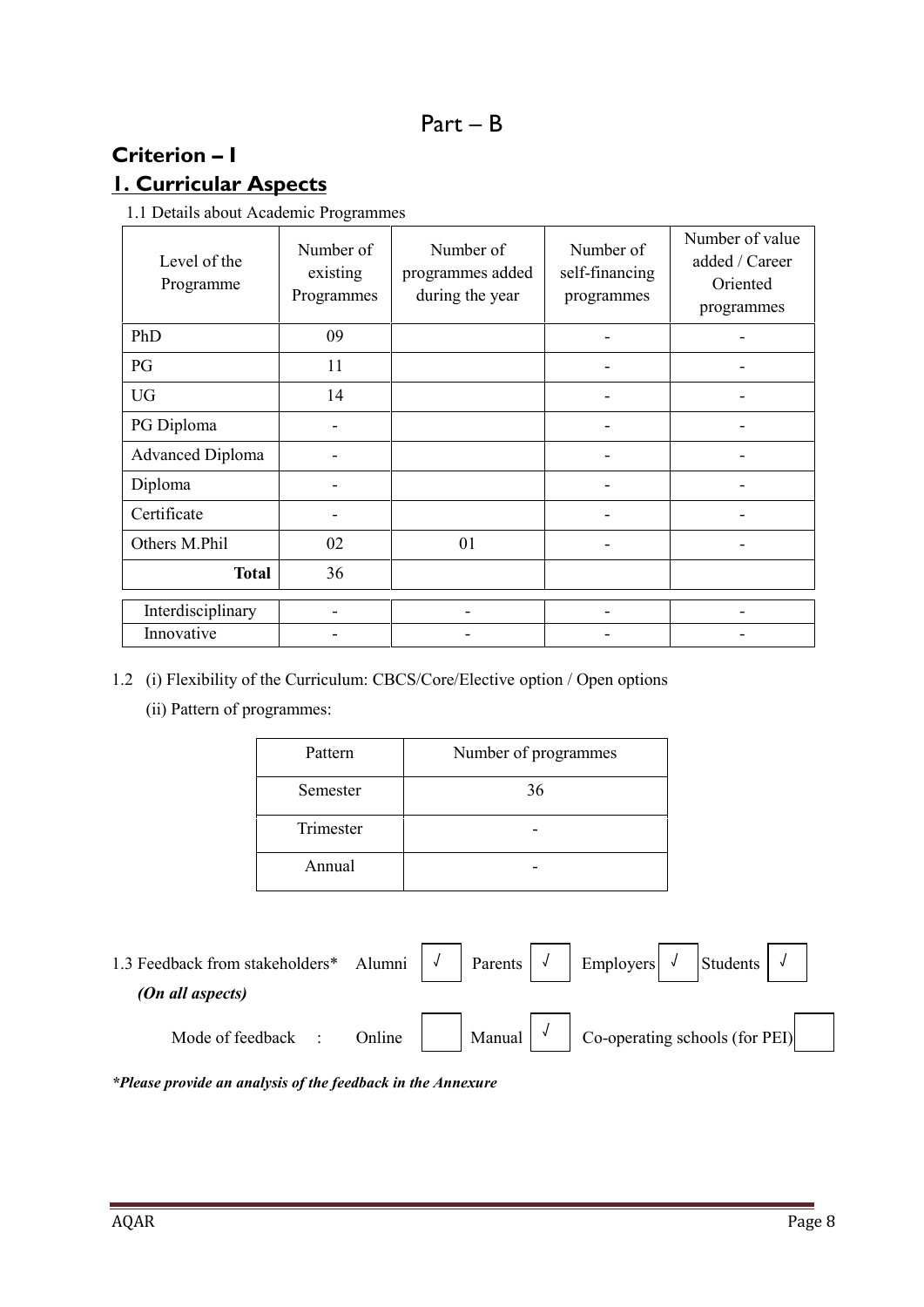1.4 Whether there is any revision/update of regulation or syllabi, if yes, mention their salient aspects.

#### **Major revision of syllabus initiated which included**

- Introduction of 'Life Skills' paper in skill based elective course.
- Students offered self-study papers enabling them to earn additional credits.

-

1.5 Any new Department/Centre introduced during the year. If yes, give details.

## **Criterion – II 2. Teaching, Learning and Evaluation**

2.1 Total No. of permanent faculty

| Total | Asst. Professors   Associate Professors   Professors   Others |                          |
|-------|---------------------------------------------------------------|--------------------------|
| 95+1  |                                                               | $\overline{\phantom{0}}$ |

57

2.2 No. of permanent faculty with Ph.D.

2.3 No. of Faculty Positions Recruited (R) and Vacant (V) during the year

| Asst.      |    | Associate  |   | Professors |   | Others | Total |    |
|------------|----|------------|---|------------|---|--------|-------|----|
| Professors |    | Professors |   |            |   |        |       |    |
| R          |    | л          |   | R          |   | R      | R     |    |
| 70         | 74 | 25         | - | -          | - | -      | 95    | 74 |

SSS

2.4 No. of Guest and Visiting faculty and Temporary faculty  $66 + 28(SSS) = 94$ 

#### 2.5 Faculty participation in conferences and symposia:

| No. of Faculty          | International level | National level | State level |
|-------------------------|---------------------|----------------|-------------|
| Attended                |                     |                |             |
| Presented papers        |                     |                |             |
| <b>Resource Persons</b> |                     |                |             |

2.6 Innovative processes adopted by the institution in Teaching and Learning:

- Continuous Quality Assessment of faculty through feedback and self appraisal.
- Tutor Ward System and Mentoring support.
- ICT enabled teaching viz., Interactive Board, Online Assignments etc.,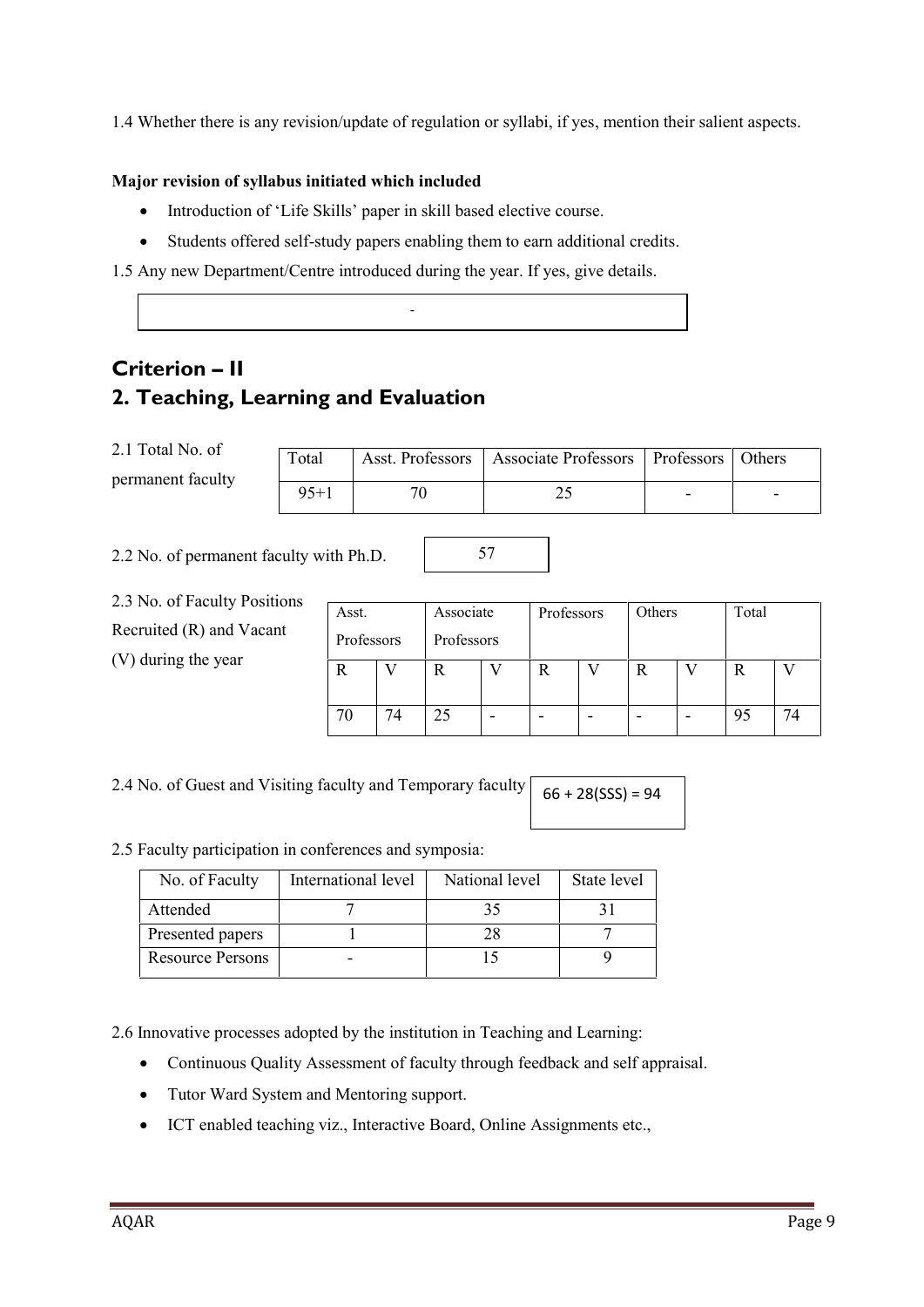### 2.7 Total No. of actual teaching days

during this academic year

- 2.8 Examination/ Evaluation Reforms initiated by the Institution (for example: Open Book Examination, Bar Coding, Double Valuation, Photocopy, Online Multiple Choice Questions)
	- A Student can apply for revaluation within 15 days after the declaration of the result.
	- Student can apply for photocopy of assessed answer paper within 15 days after the declaration of result.
	- The Student grievance regarding evaluation is immediately taken care of by the Head of the Institution and the controller of Examination.
- 2.9 No. of faculty members involved in curriculum restructuring/revision/syllabus development as member of Board of Study/Faculty/Curriculum Development workshop 96
- 2.10 Average percentage of attendance of students

### 2.11 Course/Programme wise

distribution of pass percentage :

| Title of the | Total no. of<br>students |               | Division |         |         |        |
|--------------|--------------------------|---------------|----------|---------|---------|--------|
| Programme    | appeared                 | Distinction % | $1\%$    | II $\%$ | III $%$ | Pass % |
| <b>UG</b>    | 3746                     | 11.37         | 54.74    | 24.33   | 4.8     | 94     |
| PG           | 577                      | 36            | 61       | 13      | -       | 89     |
| M.Phil       | 18                       | 100           | -        | ۰       |         | 100    |

2.12 How does IQAC Contribute/Monitor/Evaluate the Teaching & Learning processes :

- Feed back collected from stake holders, assessed and communicated to department heads.
- Major syllabus revisions initiated.

Revaluation, Photocopy

93.56%

180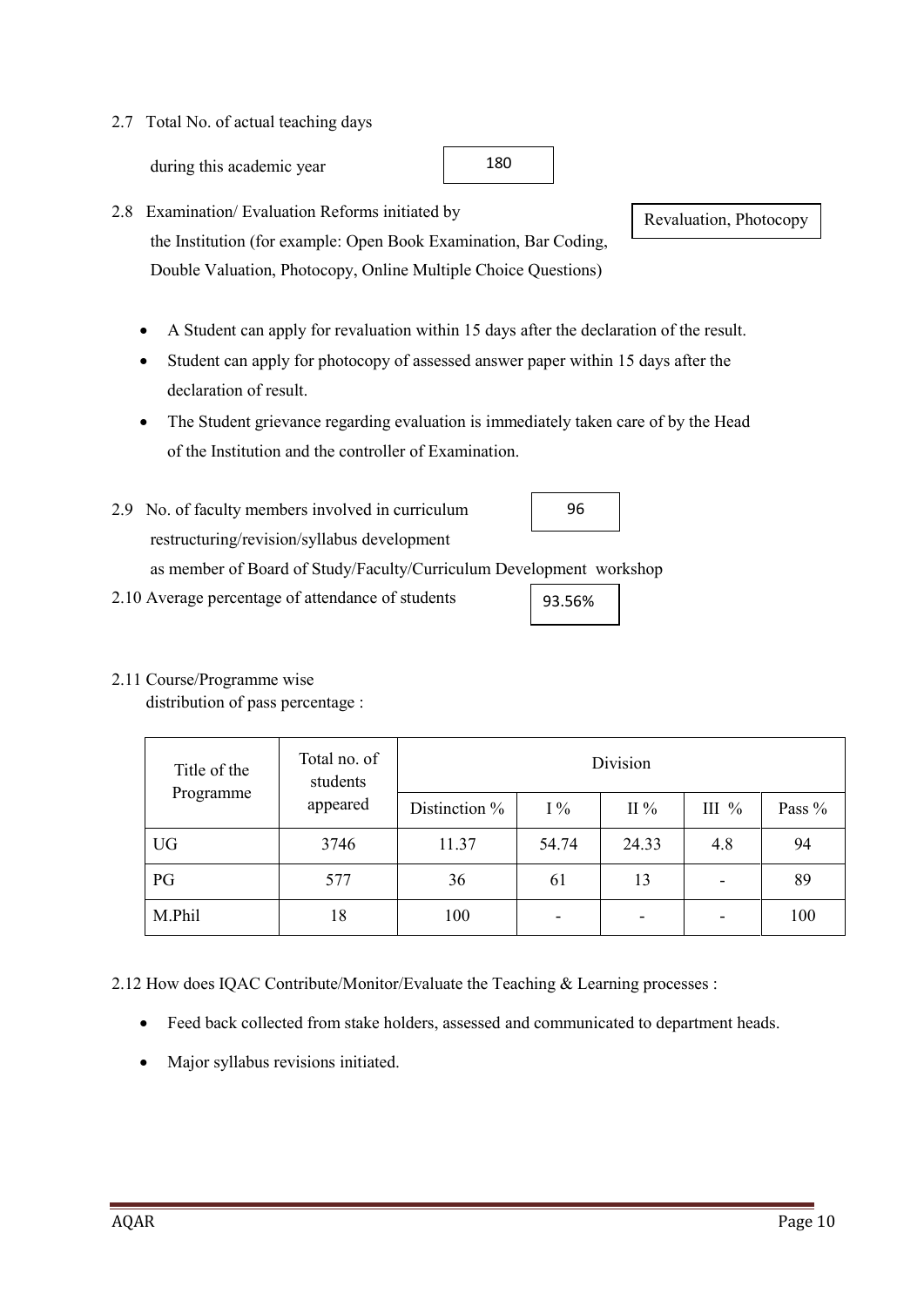2.13 Initiatives undertaken towards faculty development

| <b>Faculty / Staff Development Programmes</b>  | Number of faculty<br>benefitted |
|------------------------------------------------|---------------------------------|
| Refresher courses                              | 22                              |
| UGC - Faculty Improvement Programme            |                                 |
| HRD programmes                                 |                                 |
| Orientation programmes                         |                                 |
| Faculty exchange programme                     |                                 |
| Staff training conducted by the university     |                                 |
| Staff training conducted by other institutions |                                 |
| Summer / Winter schools, Workshops, etc.       | 14                              |
| <b>Others Trainings Attended</b>               | 15                              |

### 2.14 Details of Administrative and Technical staff

| Category               | Number of<br>Permanent<br>Employees | Number of<br>Vacant<br>Positions | Number of<br>permanent<br>positions filled<br>during the Year | Number of<br>positions filled<br>temporarily |
|------------------------|-------------------------------------|----------------------------------|---------------------------------------------------------------|----------------------------------------------|
| Administrative Staff   | 43                                  | 20                               | 23                                                            |                                              |
| <b>Technical Staff</b> |                                     |                                  |                                                               |                                              |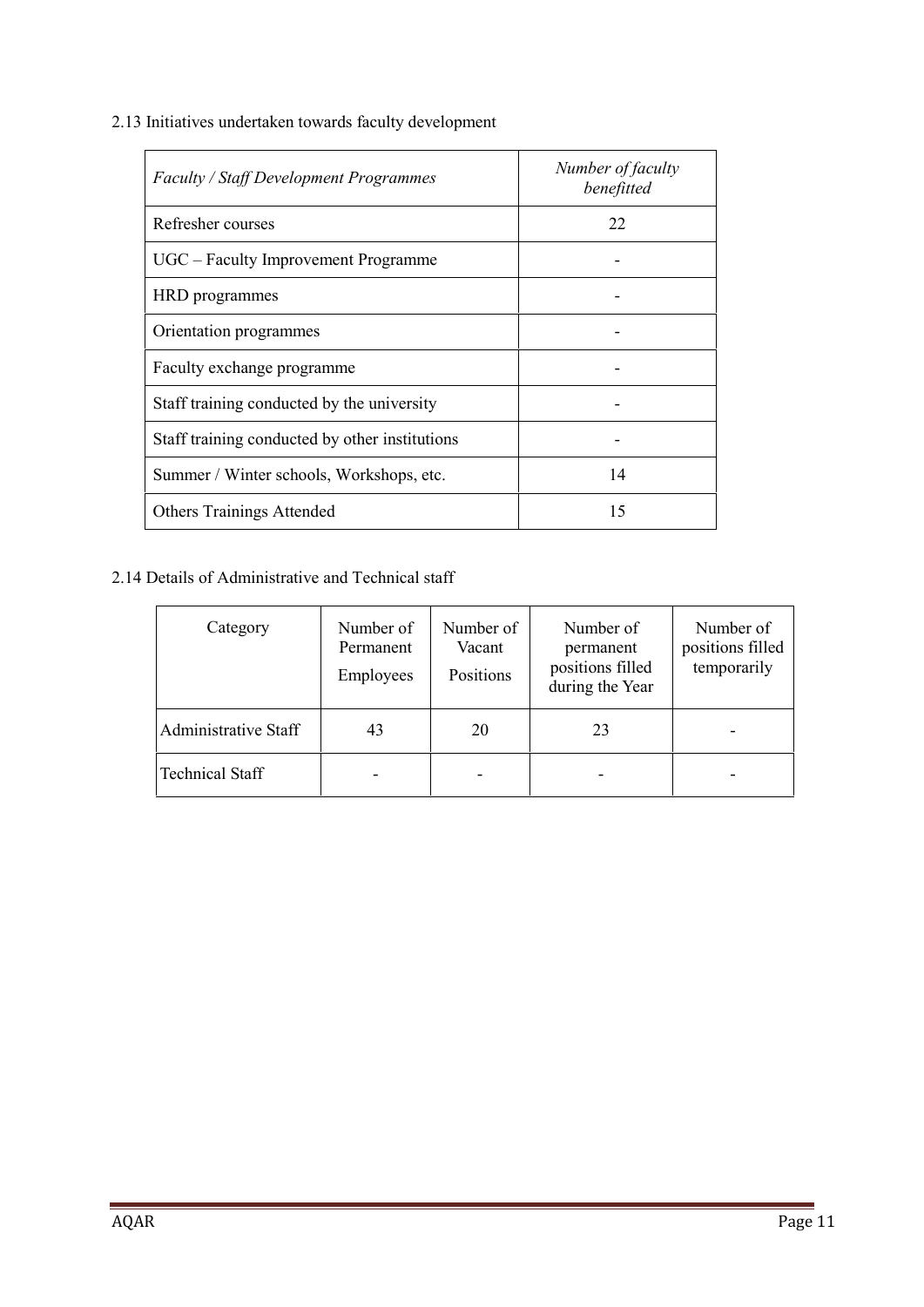## **Criterion – III**

## **3. Research, Consultancy and Extension**

3.1 Initiatives of the IQAC in Sensitizing/Promoting Research Climate in the institution

- Staff members are encouraged to undertake major/minor research projects.
- Staff members are encouraged / permitted to participate in International / National conference, seminars, workshops.
- Faculty members are encouraged to publish papers in National / International journals and to publish books.
- 3.2 Details regarding major projects

|                     | Completed | Ongoing   | Sanctioned | Submitted |
|---------------------|-----------|-----------|------------|-----------|
| Number              | -         |           |            |           |
| Outlay in Rs. Lakhs | -         | 33,44,400 | 33,44,400  |           |

#### 3.3 Details regarding minor projects

|                     | Completed | Jngoing  | Sanctioned | Submitted |
|---------------------|-----------|----------|------------|-----------|
| Number              |           |          |            |           |
| Outlay in Rs. Lakhs | .77,000   | 5,42,500 | 7,19,500   | ,77,000   |

3.4 Details on research publications

|                          | International | National | Others |
|--------------------------|---------------|----------|--------|
| Peer Review Journals     |               |          |        |
| Non-Peer Review Journals |               |          |        |
| e-Journals               |               |          |        |
| Conference proceedings   | -             |          |        |

3.5 Details on Impact factor of publications:

| Range  <br>Average<br>$1.1$ to | Λ<br>ட ப | h-index |  | Nos. in SCOPUS |  |  |
|--------------------------------|----------|---------|--|----------------|--|--|
|--------------------------------|----------|---------|--|----------------|--|--|

3.6 Research funds sanctioned and received from various funding agencies, industry and other organisations

| Nature of the Project             | Duration                 | Name of the                | Total grant | Received                 |
|-----------------------------------|--------------------------|----------------------------|-------------|--------------------------|
|                                   | Year                     | funding Agency             | sanctioned  |                          |
| Major projects                    |                          | <b>UGC</b>                 | 3029400     |                          |
| Minor Projects                    | 2                        | UGC $\&$<br><b>TANSCHE</b> | 5,00,000    |                          |
| <b>Interdisciplinary Projects</b> | $\overline{\phantom{0}}$ | -                          | ۰           | $\overline{\phantom{0}}$ |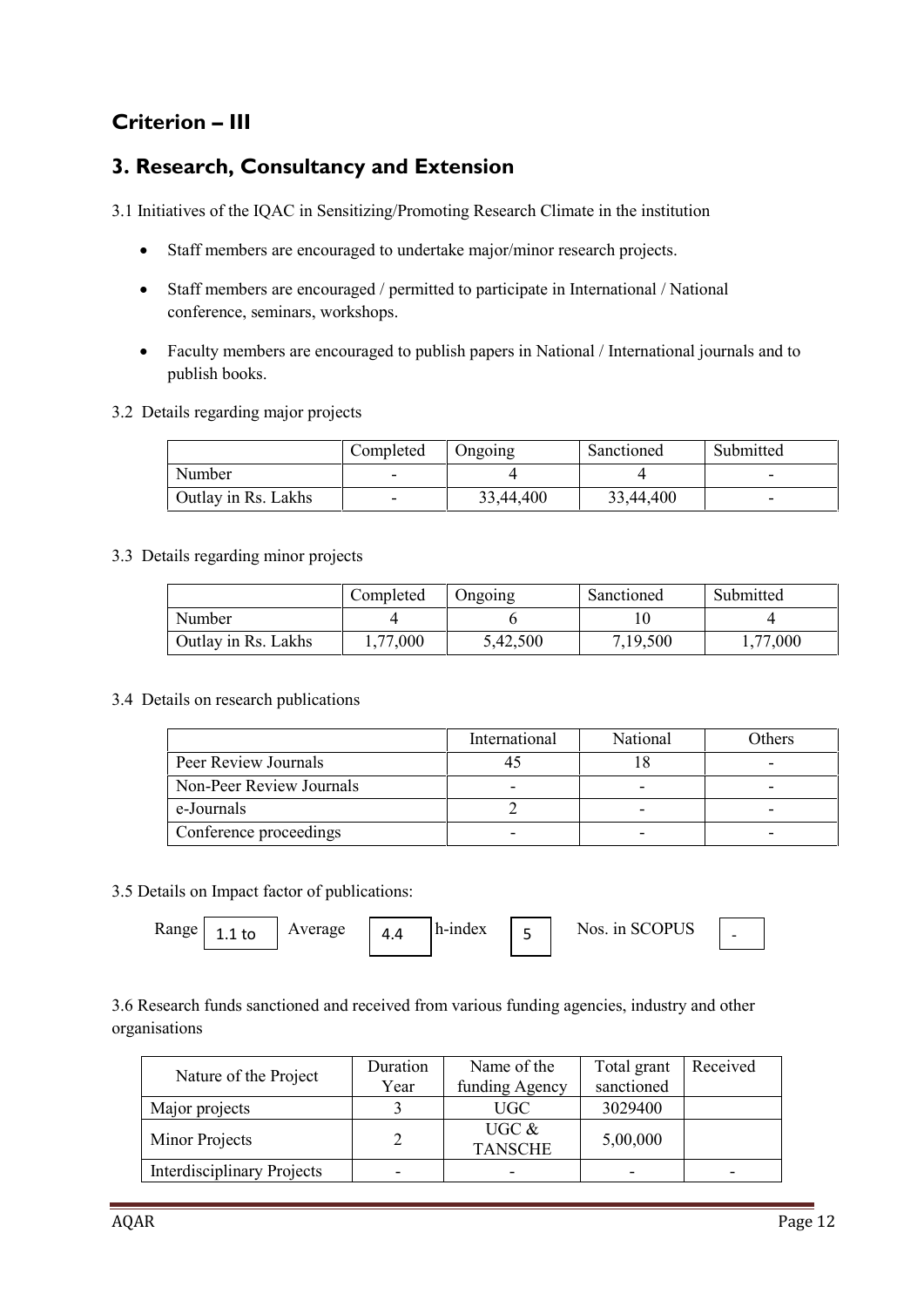| Industry sponsored                                                      |  |           |  |
|-------------------------------------------------------------------------|--|-----------|--|
| Projects sponsored by the<br>University/College                         |  |           |  |
| Students research projects<br>(other than compulsory by the University) |  |           |  |
| Any other (Specify)                                                     |  |           |  |
| Total                                                                   |  | 35,29,400 |  |

| 3.7 No. of books published i) With ISBN No.            |                      |            | <b>Chapters in Edited Books</b> |  |
|--------------------------------------------------------|----------------------|------------|---------------------------------|--|
| 3.8 No. of University Departments receiving funds from | ii) Without ISBN No. |            |                                 |  |
|                                                        |                      |            |                                 |  |
|                                                        | UGC-SAP              | CAS        | <b>DST-FIST</b>                 |  |
|                                                        | <b>DPE</b>           |            | <b>DBT</b> Scheme/funds         |  |
| 3.9 For colleges                                       | Autonomy             | <b>CPE</b> | <b>DBT</b> Star Scheme          |  |
|                                                        | <b>INSPIRE</b>       | <b>CE</b>  | Any Other (specify)             |  |
| 3.10 Revenue generated through consultancy             |                      |            |                                 |  |

| 3.11 No. of conferences         | Level                  | International | National | <b>State</b>             | University               | College |
|---------------------------------|------------------------|---------------|----------|--------------------------|--------------------------|---------|
|                                 | Number                 |               |          | -                        |                          |         |
| organized by the<br>Institution | Sponsoring<br>agencies | -             | -        | $\overline{\phantom{0}}$ | $\overline{\phantom{0}}$ | $\sim$  |

|                                               | 3.12 No. of faculty served as experts, chairpersons or resource persons<br>22 |  |
|-----------------------------------------------|-------------------------------------------------------------------------------|--|
| 3.13 No. of collaborations                    | International<br>National<br>Any other                                        |  |
| 3.14 No. of linkages created during this year |                                                                               |  |
|                                               | 3.15 Total budget for research for current year in lakhs :                    |  |
| From Funding agency                           | From Management of University/College<br>35,29,400                            |  |
| Total                                         | 35,29,400                                                                     |  |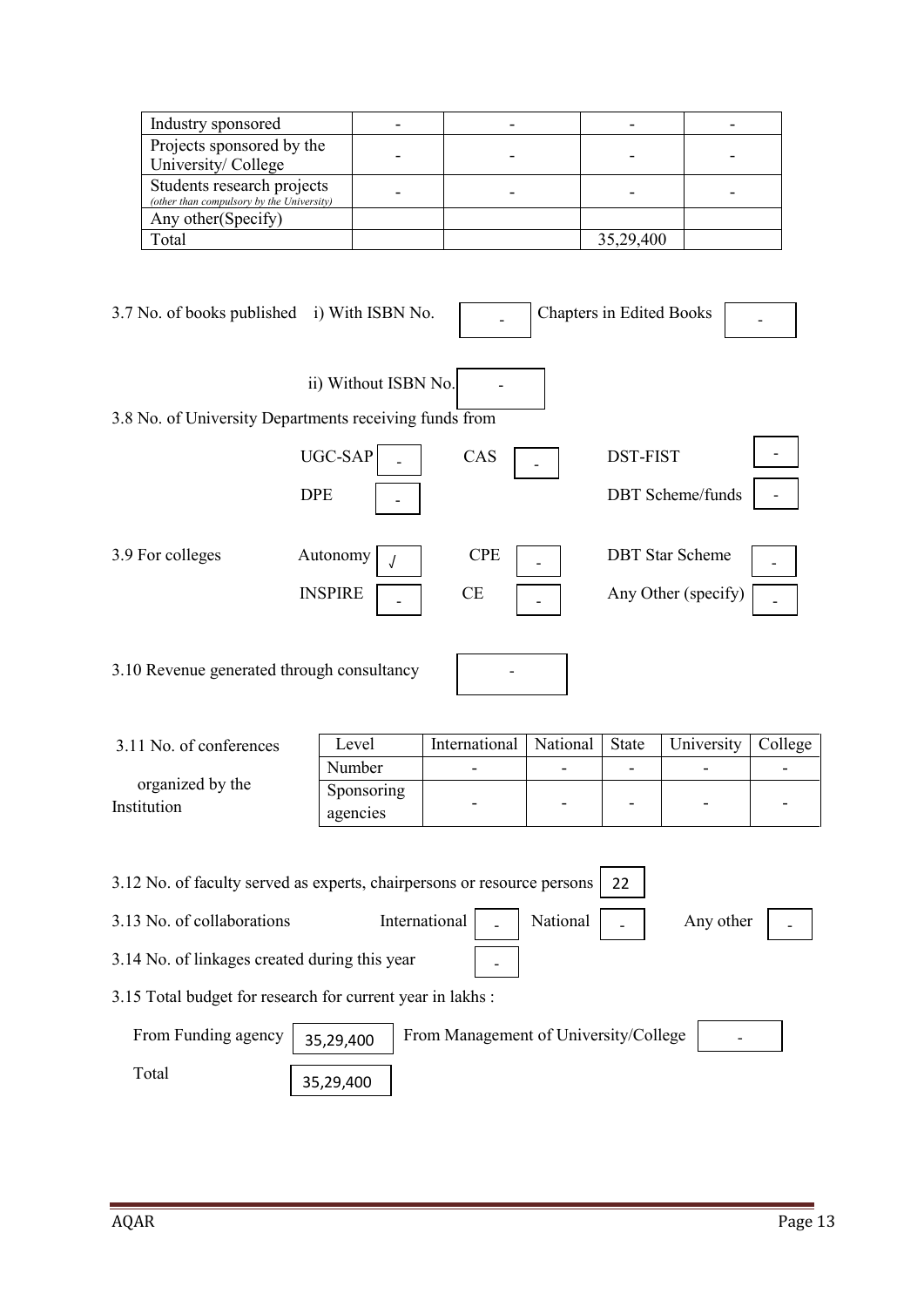#### 3.16 No. of patents received this year

| Type of Patent |         | Number |
|----------------|---------|--------|
| National       | Applied |        |
|                | Granted |        |
| International  | Applied |        |
|                | Granted |        |
| Commercialised | Applied |        |
|                | Granted |        |

3.17 No. of research awards/ recognitions received by faculty and research fellows of the institute in the year

| Total   International   National   State   University   Dist   College |  |   |  |
|------------------------------------------------------------------------|--|---|--|
|                                                                        |  | - |  |

| 3.18 No. of faculty from the Institution                  |                 |  |
|-----------------------------------------------------------|-----------------|--|
| who are Ph. D. Guides and students registered under them  | 87              |  |
| 3.19 No. of Ph.D. awarded by faculty from the Institution | $5\overline{5}$ |  |

3.20 No. of Research scholars receiving the Fellowships (Newly enrolled + existing ones)

|  | JRI<br>- | $\overline{\phantom{0}}$ | Project Fellows | $\overline{\phantom{0}}$ | Anv other | - |  |
|--|----------|--------------------------|-----------------|--------------------------|-----------|---|--|
|--|----------|--------------------------|-----------------|--------------------------|-----------|---|--|

3.21 No. of students Participated in NSS events:

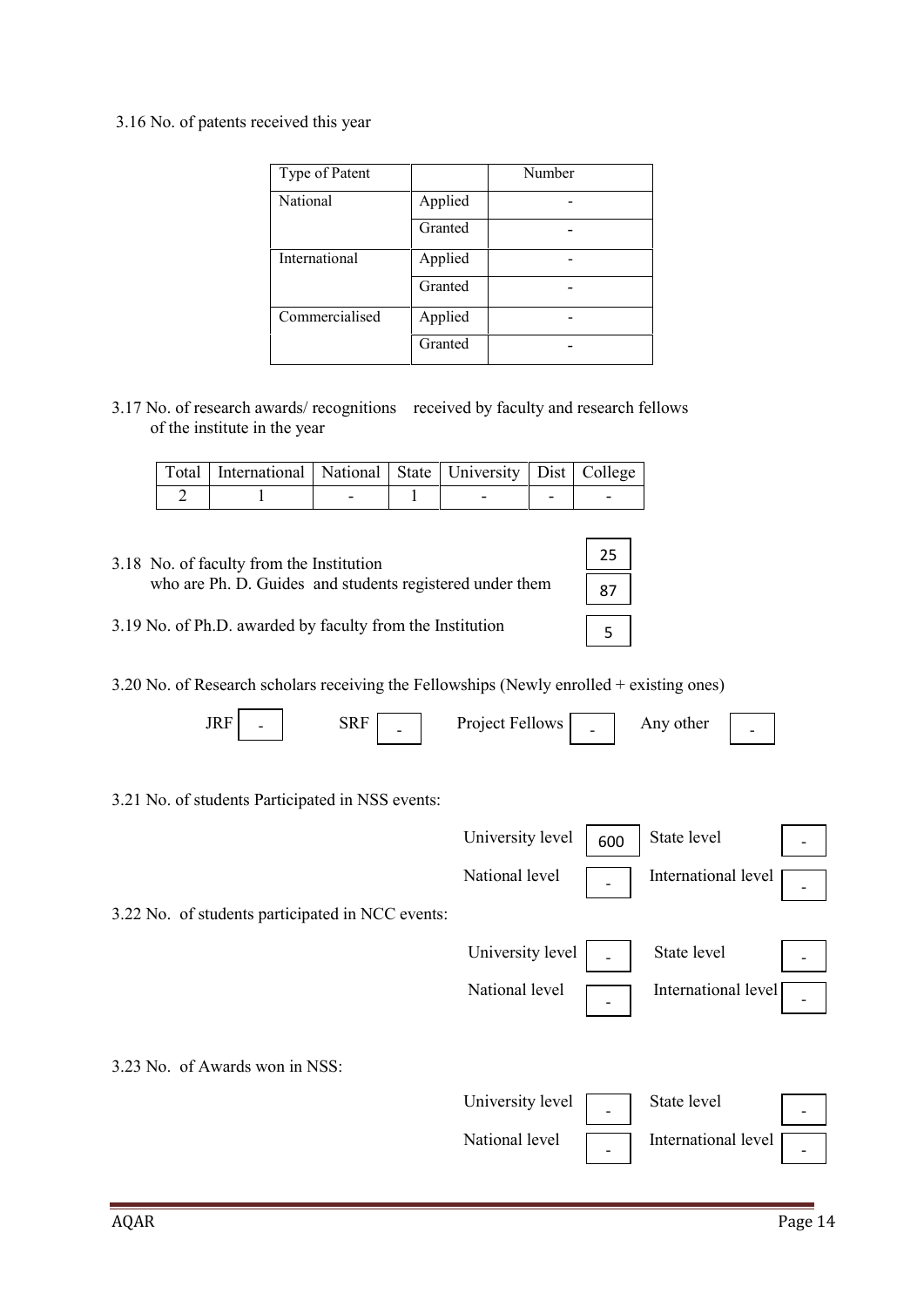3.24 No. of Awards won in NCC:



• Placement Cell

3.26 Major Activities during the year in the sphere of extension activities and Institutional Social Responsibility

- Voter Awareness rally by more than 1000 students of various clubs.
- Campus cleaning on all Wednesdays.
- Value based education contributes towards holistic development of the students
- CLP, Part VI activities, Skill based Elective courses contribute richly towards development of life skills, leadership qualities and ensures confidence building.
- Career guidance and counselling cell assist students in the area of higher studies and employment.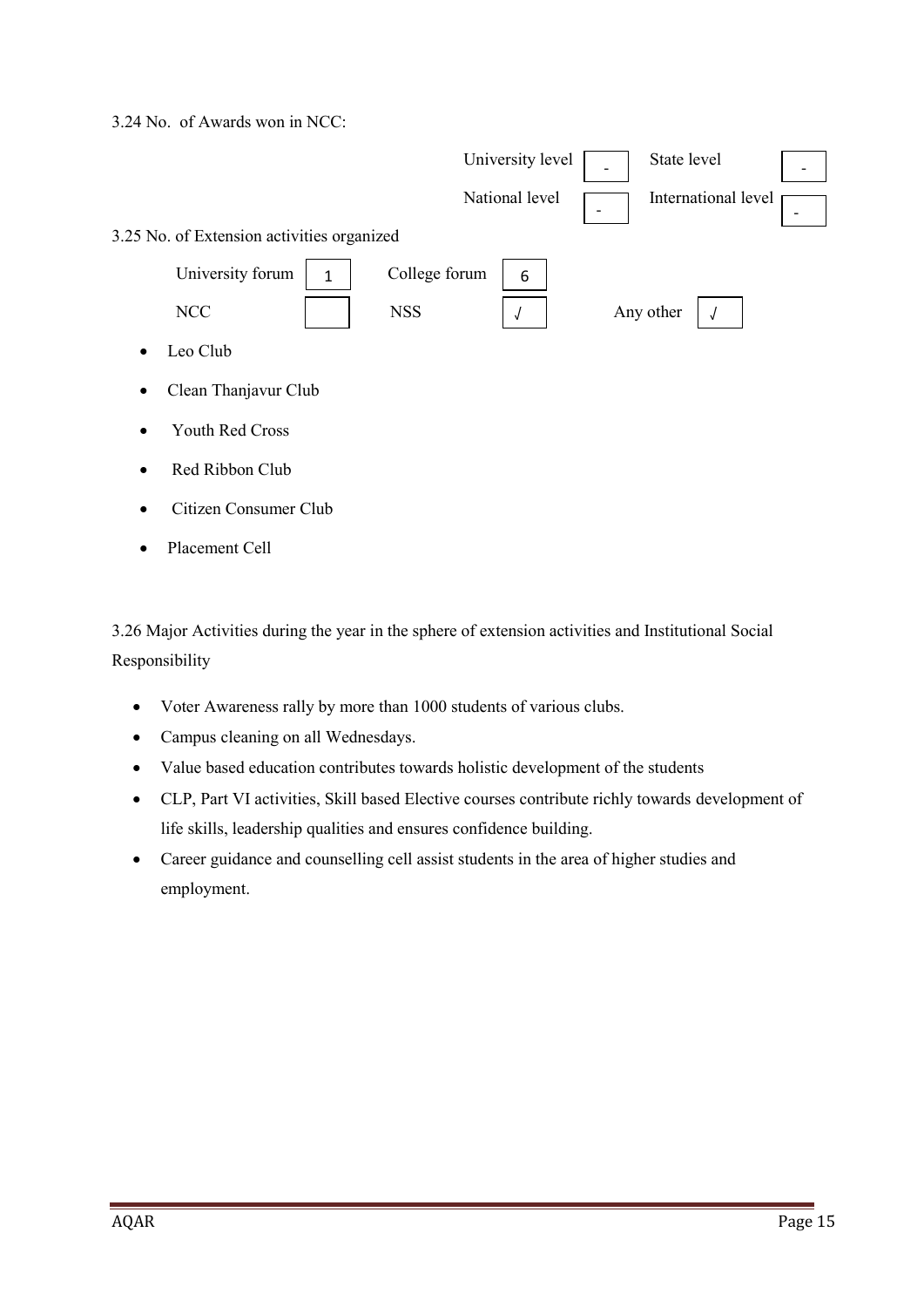## **Criterion – IV 4. Infrastructure and Learning Resources**

4.1 Details of increase in infrastructure facilities:

| Facilities                                                                          | Existing      | Newly created | Source of<br>Fund  | Total         |
|-------------------------------------------------------------------------------------|---------------|---------------|--------------------|---------------|
| Campus area                                                                         | 17.5<br>Acres |               |                    | 17.5<br>Acres |
| Class rooms                                                                         | 35            | 36            | Govt. Fund         | 71            |
| Laboratories                                                                        | 17            |               |                    | 17            |
| Seminar Halls                                                                       | 1             |               |                    | $\mathbf{1}$  |
| No. of important equipments purchased<br>$\geq 1$ -0 lakh) during the current year. |               | 1             | Autonomous<br>fund | $\mathbf{1}$  |
| Value of the equipment purchased<br>during the year (Rs. in Lakhs)                  |               | 3,67,044      | Autonomous<br>fund | 3,67,044      |
| Others                                                                              |               |               |                    |               |

4.2 Computerization of administration and library

- The Library provides open access to staff and students.
- Journals and magazines are kept in open racks
- The Library Committee and the Asst. Librarian ensure the use and security of resources in the library.
- Inter library loan provided from general library to fourteen departmental libraries.
- Reference and Reprography
- Computer and Printing facilities
- Internet facilities
- $\bullet$  E-books (>9000)
- Power Back Up
- Ratio of Library Books (Student : Books)- 1 : 10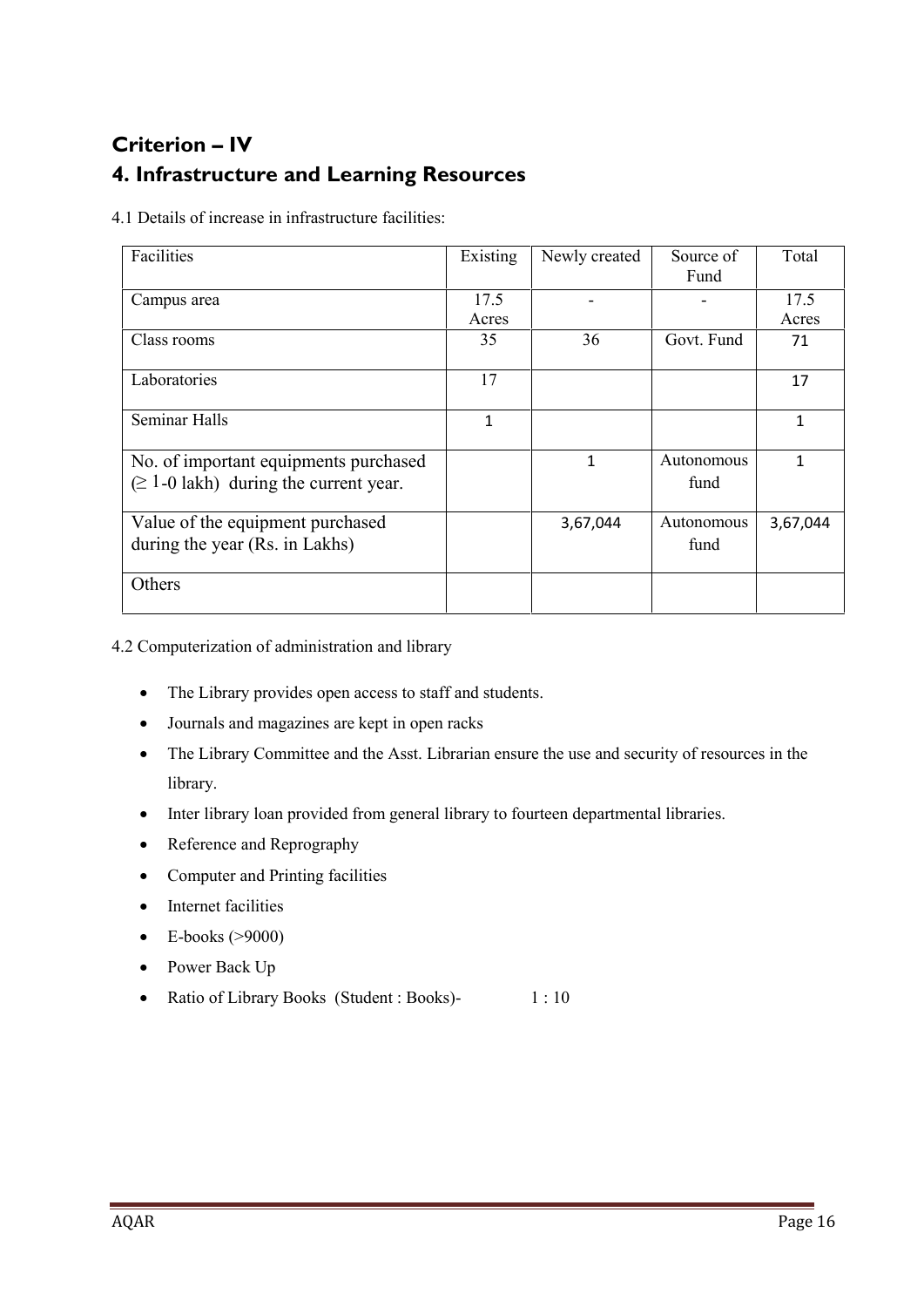#### 4.3 Library services:

|                         | Existing                 |           | Newly added |                          | Total                    |        |
|-------------------------|--------------------------|-----------|-------------|--------------------------|--------------------------|--------|
|                         | No.                      | Value Rs. | No.         | Value                    | No.                      | Value  |
| <b>Text Books</b>       | 45113                    | 55,000    | 92          | 23,200                   | 45205                    | 78,200 |
| Reference Books         |                          |           |             |                          |                          |        |
| e-Books                 | 10000                    |           |             |                          | 10,000                   |        |
| Journals                | 344                      | 25,000    |             | $\overline{\phantom{0}}$ | 344                      | 25,000 |
| e-Journals              | $\overline{\phantom{0}}$ | -         |             | $\overline{\phantom{0}}$ | $\overline{\phantom{0}}$ |        |
| <b>Digital Database</b> | -                        |           |             | $\overline{\phantom{0}}$ | $\overline{\phantom{0}}$ |        |
| CD & Video              | 100                      | 15,000    |             |                          | 100                      | 15,000 |
| Others (specify)        |                          |           |             |                          |                          |        |
| Audio Visual            |                          |           |             |                          |                          |        |

\* Digital Library with 6 computers having Internet facilities.

\* This Library is useful in assisting the M.Phil., and PG Students towards collecting data for their

research work.

\* Staff members and Research Scholars use it for research purpose.

4.4 Technology up gradation (overall)

|          | Total<br>Computers | Computer<br>Labs | Internet | <b>Browsing</b><br>Centres | Computer<br>Centres      | Office | Depart-<br>ments | Others<br>Laptop |
|----------|--------------------|------------------|----------|----------------------------|--------------------------|--------|------------------|------------------|
| Existing | 179                | 62               | 14       |                            | $\overline{\phantom{a}}$ | 6      | 14               |                  |
| Added    | 12                 |                  |          |                            | $\overline{\phantom{a}}$ |        | 11               |                  |
| Total    | 291                | 62               | 14       |                            | $\overline{\phantom{a}}$ | 6      | 25               | າ                |

4.5 Computer, Internet access, training to teachers and students and any other programme for technology

upgradation (Networking, e-Governance etc.)

- Every department has been provided with computers, LCD and internet system. Expansion of E-Technology has enhanced the use of computers in curriculum development, teaching – learning, evaluation and research.
- Students are encouraged to make use of computers for Power Point Presentation of their seminars and Projects.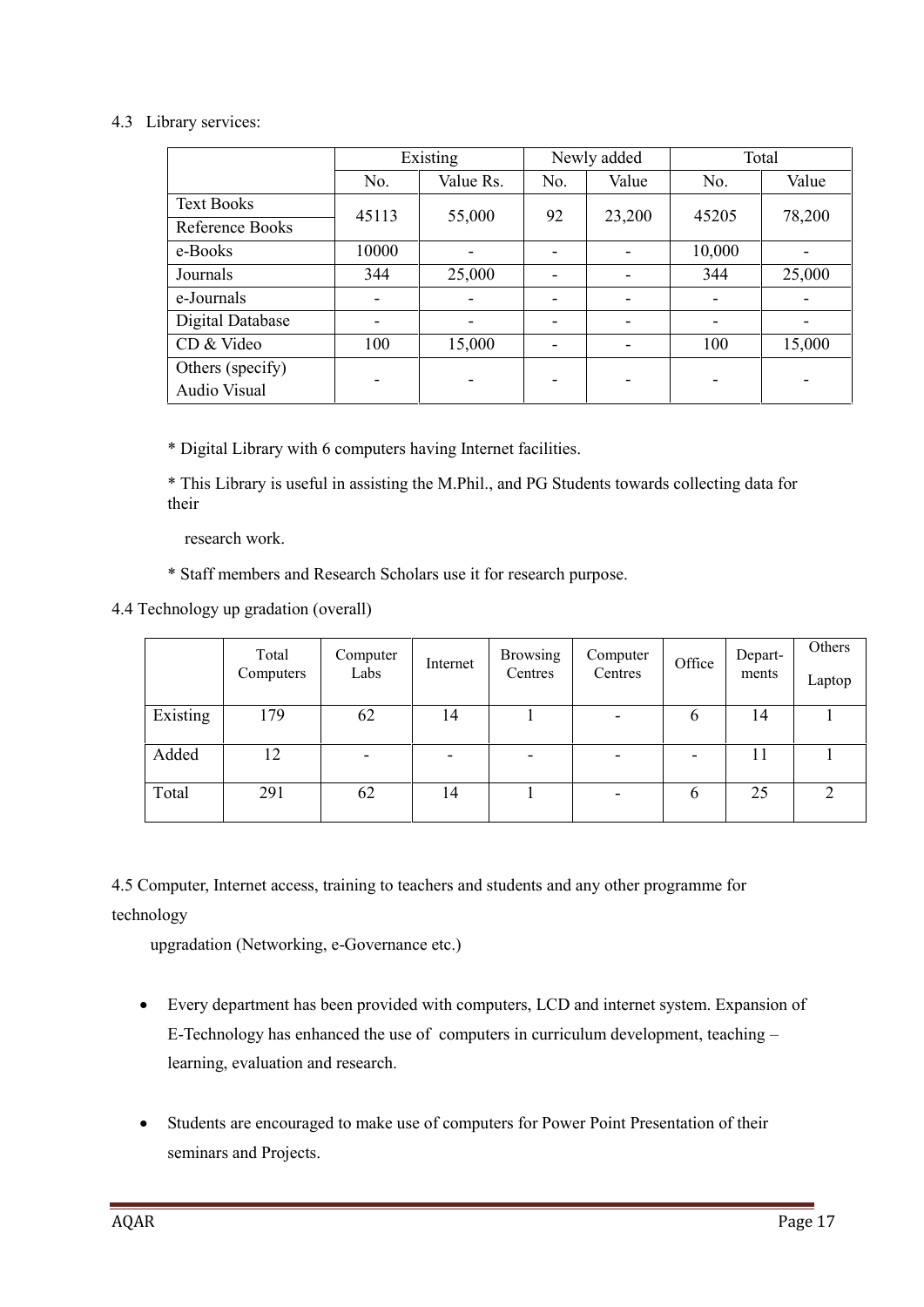- Broadband Internet connectivity is given to all the departments.
- Computer literacy Programme (CLP ) A Certificate Course (Govt. Recognized) for all Fresher's of UG Programme.
- Tamilnadu Skill Development Mission imparted Soft Skills Training to all the UG students in co-ordination with ILFS Education and Technology Services Limited.
- As per the instructions of Tamilnadu State Council for Higher Education Soft Skill centre was created in our college during January 2014 and three days training was given to 21 faculties of various department from 21.12.2013 to 23.12.2013
- 4.6 Amount spent on maintenance in lakhs :
	- i) ICT
	- ii) Campus Infrastructure and facilities
	- iii) Equipments
	- iv) Others

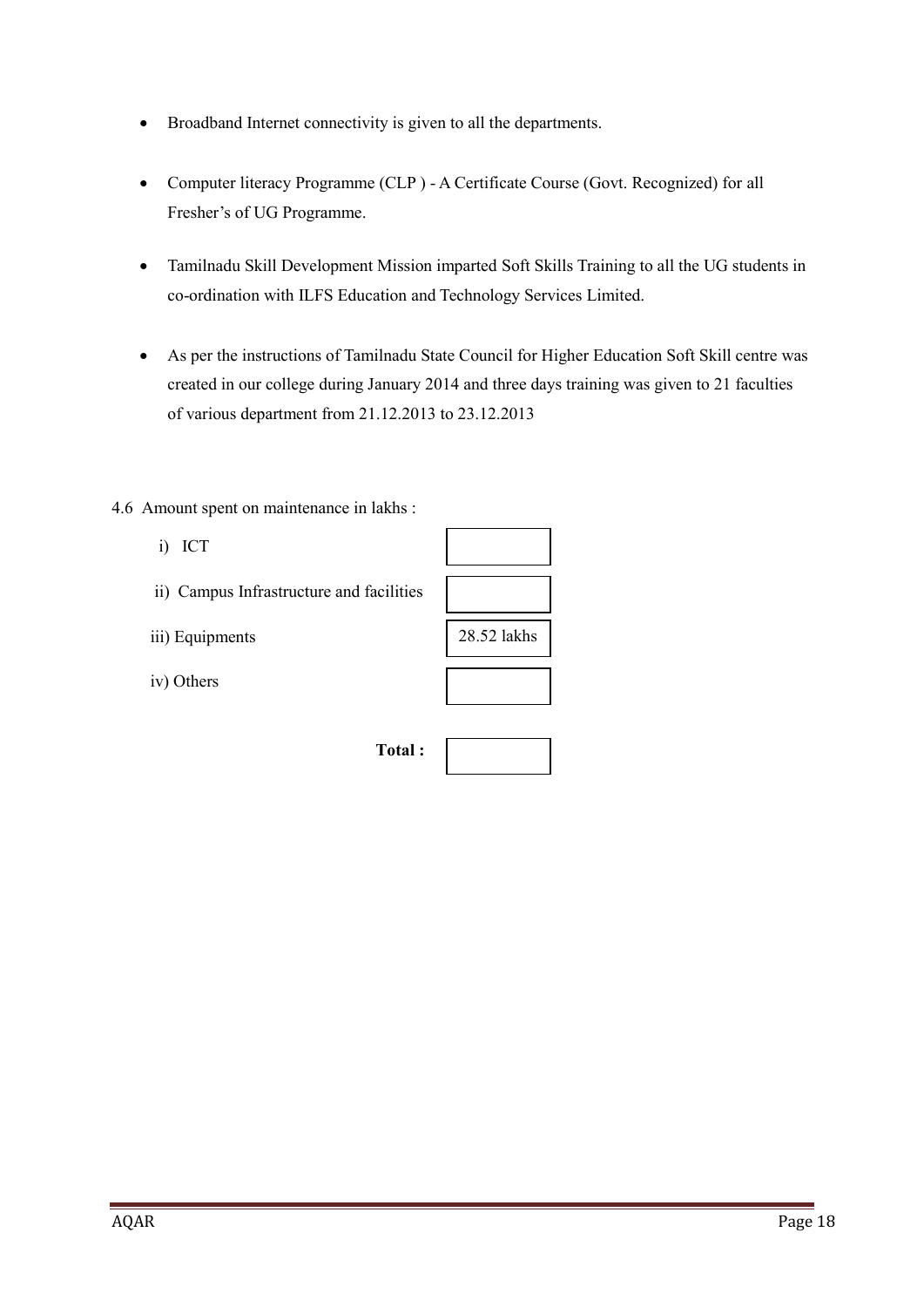## **Criterion – V 5. Student Support and Progression**

5.1 Contribution of IQAC in enhancing awareness about Student Support Services

IQAC Disseminate information regarding.

- Computer Literacy Programme (CLP), Part IV activities Career guidance and counselling cell, Students grievance redressal cell.
- Skill based Elective course and Value based education courses.
- Weekly Assembly, Academic calendar, Annual College Magazine.

#### **5.2 Efforts made by the institution for tracking the progression**

- Academic registers maintained in the departments, provides a detailed view of the students progression and their profile.
- Tutor ward system helps in monitoring the development of the individuals and provides necessary guidance.
- Alumini Registers maintained in the departments helps to track the progression of the students.

5.3

| (a) Total Number of students          | UG    | PG  | Ph. D.         | Others<br>M.Phil     | Total |
|---------------------------------------|-------|-----|----------------|----------------------|-------|
|                                       | 3746  | 577 | 87             | 18                   | 4428  |
| (b) No. of students outside the state |       |     |                |                      |       |
| (c) No. of international students     |       |     |                |                      |       |
| Men<br>$\frac{0}{0}$<br>No            | Women |     | N <sub>0</sub> | $\frac{0}{0}$<br>100 |       |
|                                       |       |     |                |                      |       |

| Last Year (2012-13) |      |           |      | This Year (2013-14)      |       |         |      |           |            |                                  |       |
|---------------------|------|-----------|------|--------------------------|-------|---------|------|-----------|------------|----------------------------------|-------|
| General             | SC   | <b>ST</b> | OBC  | Physically<br>Challenged | Total | General | SC   | <b>ST</b> | <b>OBC</b> | Physica<br>lly<br>Challen<br>ged | Total |
| 02                  | 1111 | 02        | 3375 | 11                       | 4501  | 57      | 1168 | 11        | 3174       | 18                               | 4428  |
|                     |      |           |      |                          |       |         |      |           |            |                                  |       |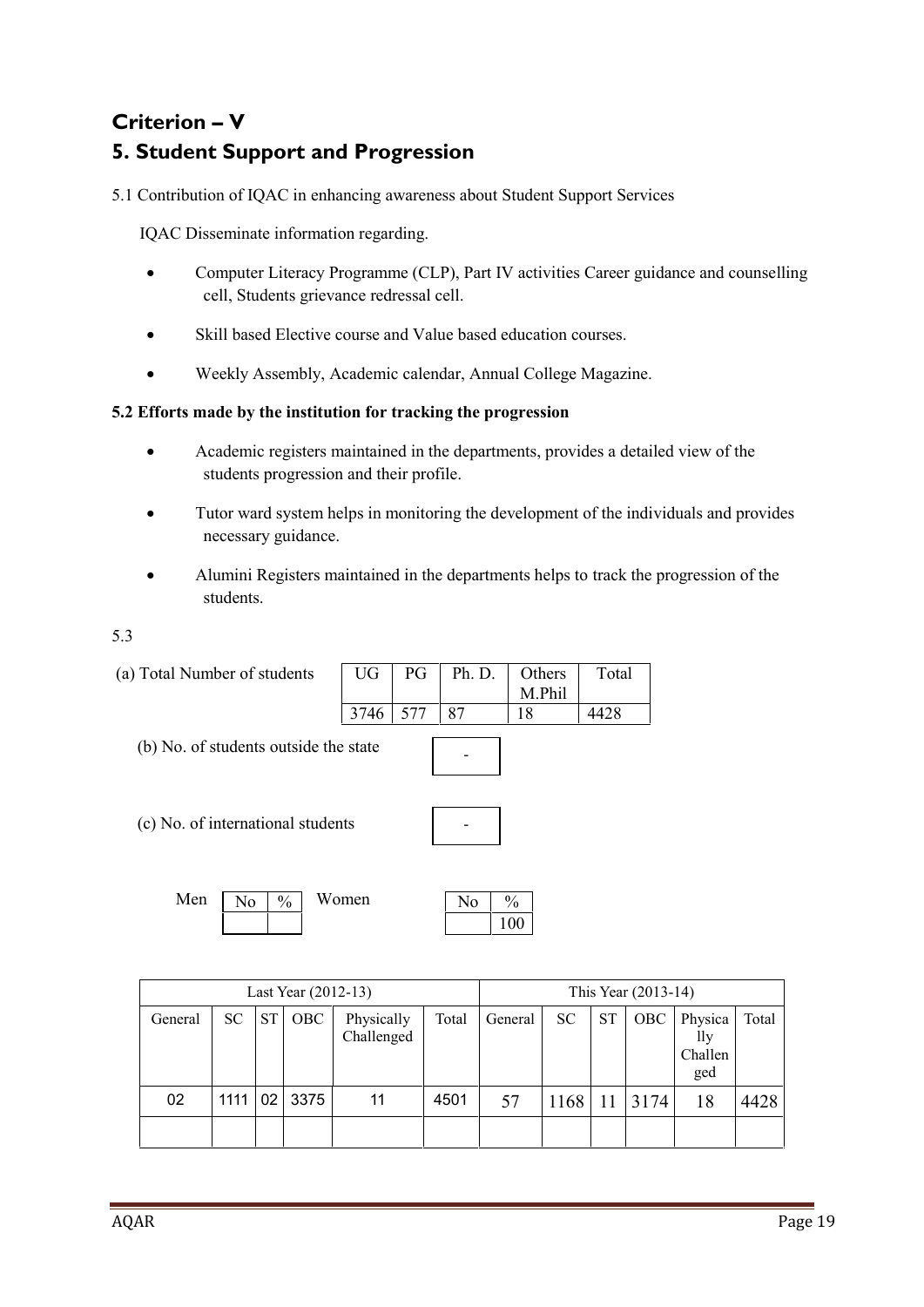#### Demand ratio 1:4 Dropout % PG 1.6%

UG 7.6%

5.4 Details of student support mechanism for coaching for competitive examinations (If any)

- Coaching Classes for Competitive Examination TNPSC, NET and SLET
- Coaching class for competitive examination
	- No. of students beneficiaries

| 7<br>0 |  |  |
|--------|--|--|
|        |  |  |

5.5 No. of students qualified in these examinations



5.6 Details of student counselling and career guidance

Career Guidance and placement cell in the college:

- Provides Soft Skill training
- Provides Information regarding job fairs and off Campus interviews
- Provides Consultation guidance in choosing their career

No. of students beneficiaries

1300

5.7 Details of campus placement

|                                       | <b>On</b> campus                   |                                     | <b>Off Campus</b>         |
|---------------------------------------|------------------------------------|-------------------------------------|---------------------------|
| Number of<br>Organizations<br>Visited | Number of Students<br>Participated | Number of<br><b>Students Placed</b> | Number of Students Placed |
|                                       |                                    |                                     | 25                        |

5.8 Details of gender sensitization programmes

- Legal aid towards women empowerment
- Women's day celebration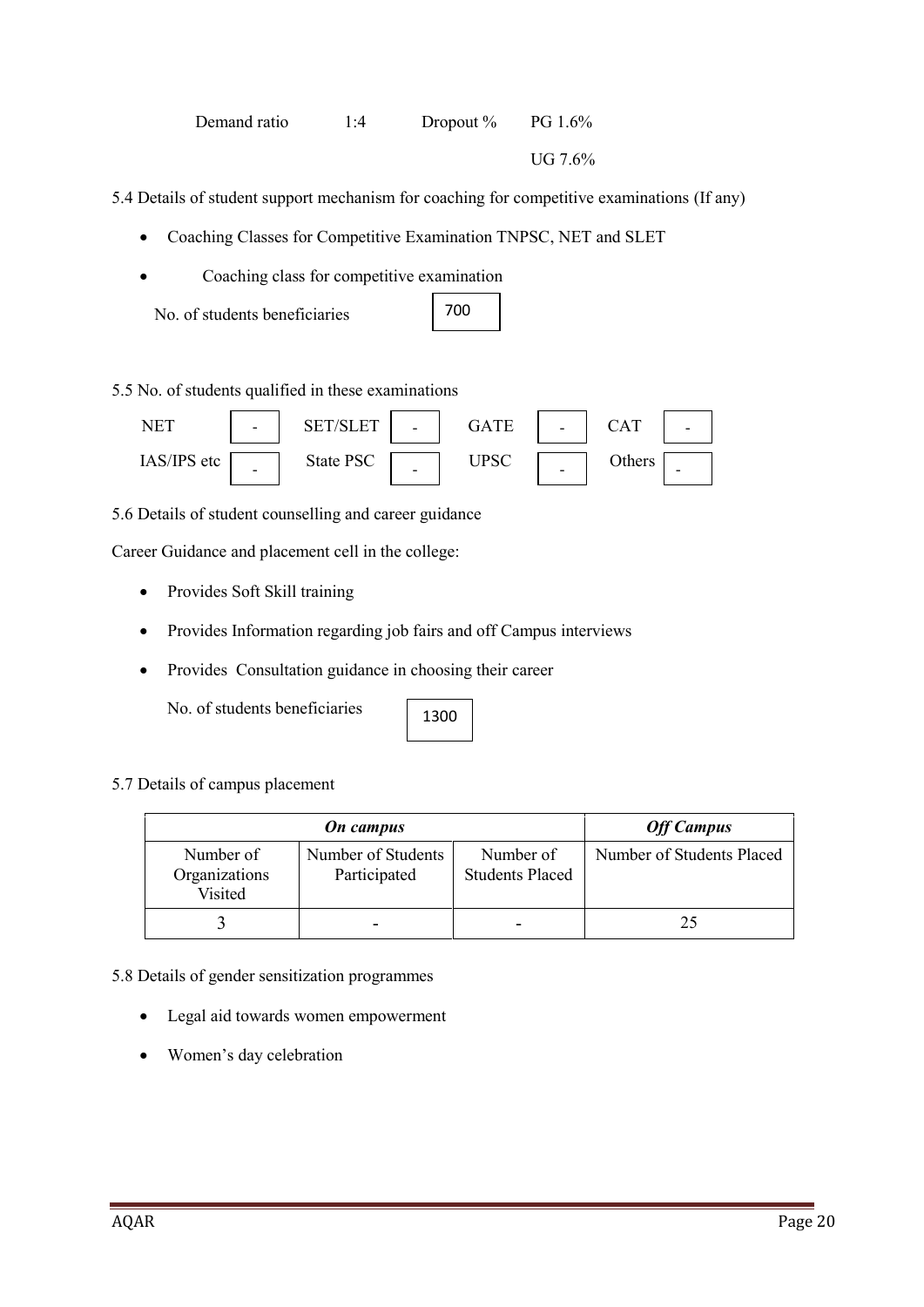### 5.9 Students Activities

5.9.1 No. of students participated in Sports, Games and other events

|       | State/ University level                                                 | 3 | National level          | 2 | International level |   |
|-------|-------------------------------------------------------------------------|---|-------------------------|---|---------------------|---|
|       | No. of students participated in cultural events                         |   |                         |   |                     |   |
|       | State/ University level                                                 |   | National level          |   | International level |   |
| 5.9.2 | No. of medals /awards won by students in Sports, Games and other events |   |                         |   |                     |   |
|       | Sports: District Level<br>25                                            |   | State/ University level | 3 | National level      | 1 |
|       | International level                                                     |   |                         |   |                     |   |
|       | Cultural: State/ University level                                       |   | National level          |   | International level |   |

### 5.10 Scholarships and Financial Support

|                                                                              | Number of<br><b>Students</b> | Amount    |
|------------------------------------------------------------------------------|------------------------------|-----------|
| Financial support from institution                                           |                              |           |
| Financial support from Tamilnadu State<br>government                         | 4428                         |           |
| Financial support from Tamilnadu State<br>Government (SC/ST)                 | 1896                         |           |
| Financial support from other sources                                         | 3                            | 10,000    |
| received<br>Number<br>of students who<br>International/National recognitions |                              | 16,00,000 |

#### 5.11 Student organised / initiatives

| : State/ University level<br>Fairs                        | National level $\ $ |   | International level |
|-----------------------------------------------------------|---------------------|---|---------------------|
| Exhibition: State/ University level                       | National level      |   | International level |
| 5.12 No. of social initiatives undertaken by the students |                     | 6 |                     |
| 5.13 Major grievances of students (if any) redressed:     |                     |   |                     |
|                                                           | NIL                 |   |                     |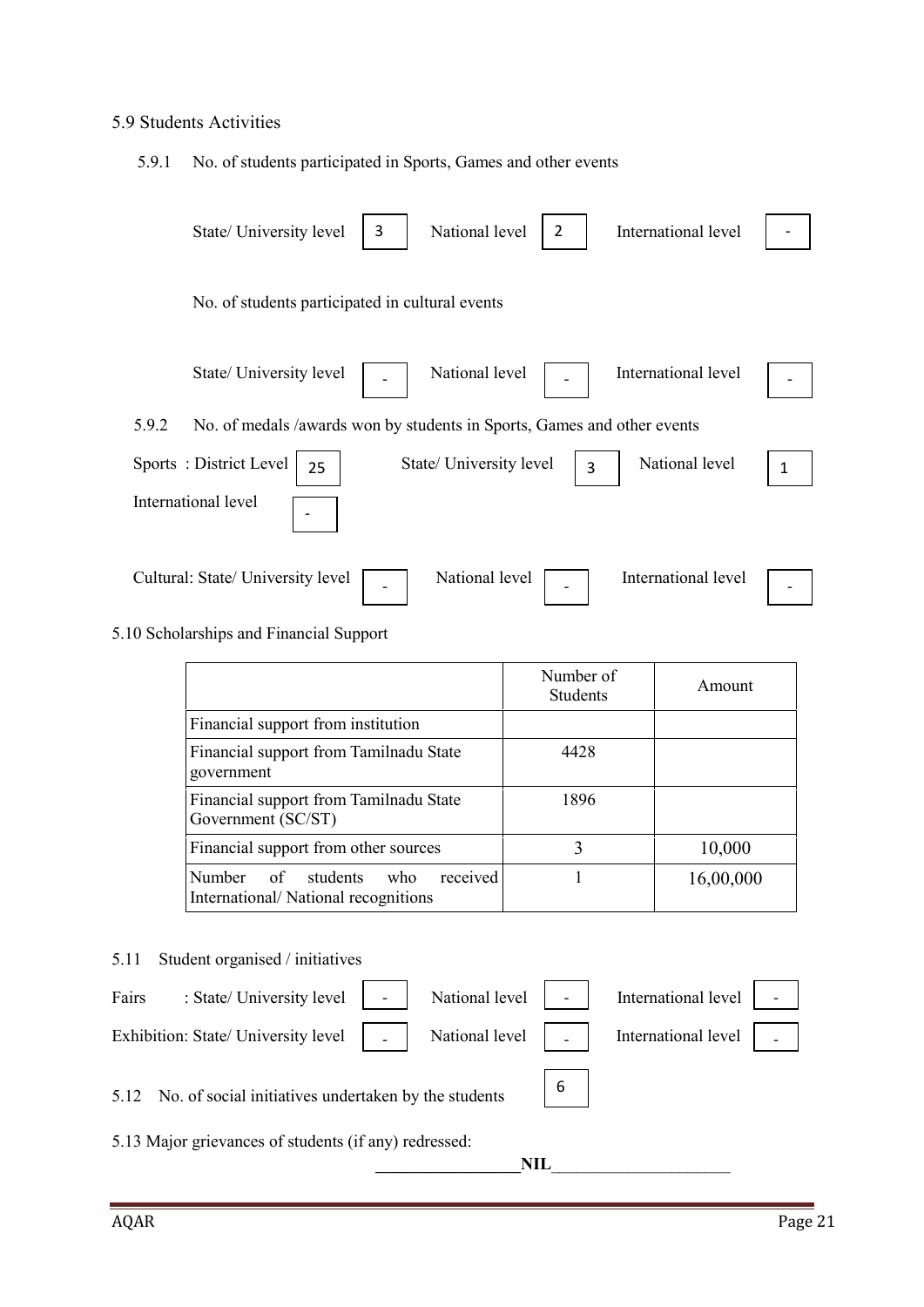## **Criterion – VI**

### **6. Governance, Leadership and Management**

6.1 State the Vision and Mission of the institution

#### **VISION**

*The Institution aspires to transform and empower the women students through education, enhancing the qualities of confidence and excellence and in turn to transform society.*

#### **MISSION**

*The Mission of the College is to educate the students from rural areas, qualitatively, creating social awareness, enabling rational thinking and social responsibility.*

6.2 Does the Institution has a management Information System

|  | $\cdot$ $\cdot$ $\cdot$ $\cdot$ |  |
|--|---------------------------------|--|
|--|---------------------------------|--|

6.3 Quality improvement strategies adopted by the institution for each of the following:

#### 6.3.1 **Curriculum Development**

- Course structure formulated in tune with the structure followed in the affiliated Colleges of Bharathidasan University.
- Choice Based Credit system with Semester pattern is followed.
- Scope for value based education, environmental studies and Extension activities enhances employability skills.
- Board of Studies consist of Academic experts from other Institutions, Alumni and Course teacher.
- Vertical and horizontal mobility in Curriculum contributes towards Academic flexibility.
- Feedback from:

Academic peers

Alumni

Students

Employers

Course teachers are taken into consideration in designing the Curriculum.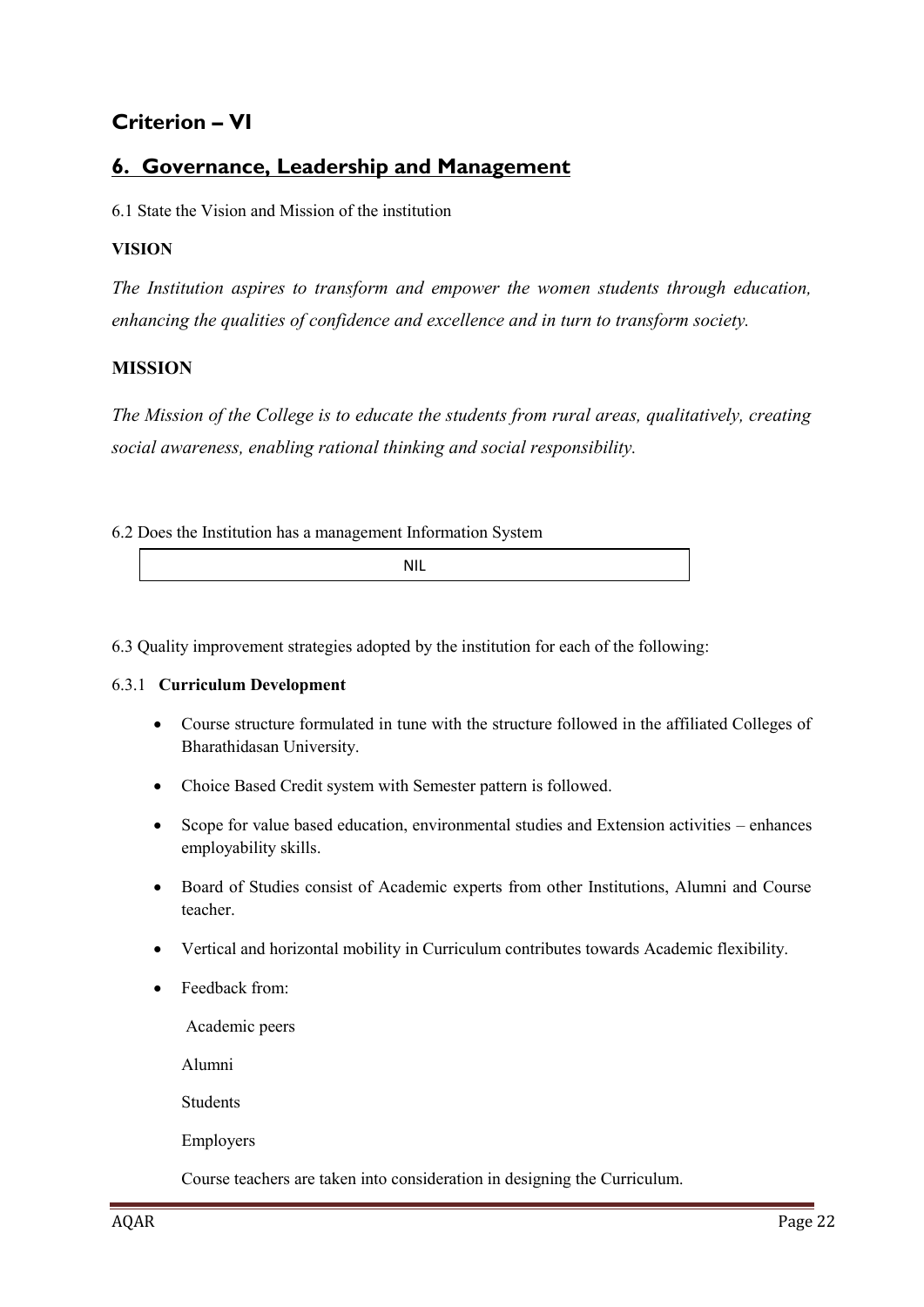#### 6.3.2 **Teaching and Learning**

- Meaningful learning is initiated through guided teaching and guided library assignments, group discussion, seminars debates, quiz, viva, etc.
- Inquiry-based is provided through industrial visit and fieldwork
- Co-operation learning facilitated through group discussion.
- Tutor ward system helps to identify weaker students and provides them special.
- Bridge course conducted coaching for the first year students.
- Continuous quality Assessment of faculty through feedback from students and self Appraisel.

#### 6.3.3 **Examination and Evaluation**

- Evaluation based on both continuous internal Assessment and end semester Examination.
- Time gap between Question paper setting , Examination and Evaluation Result 90 days.
- Results published within 25 days after examination
- A Student can apply for revaluation within 15 days after the declaration of the result
- Student can apply for photocopy of assessed answer paper within 15 days after the declaration of result.
- The students grievance regarding evaluation is immediately taken care of by the Head of the Institution and the Controller of Examination.

#### 6.3.4 **Research and Development**

- Exclusive Research Laboratories in
	- Mathematics, Physics & Botany
- Budgetary provision for research

Establishment of Research laboratories and other Research facilities Rs.26.75 Lakhs

On Duty facility provided

For Participation in Seminor / Conference / Workshops

- Faculty Development Programme for Ph.D
- Departmental Research Committee

Senior Research Advisor as Co-ordinator and two members

• Doctoral Committee

Research Advisor as convener and two experts from other Institutions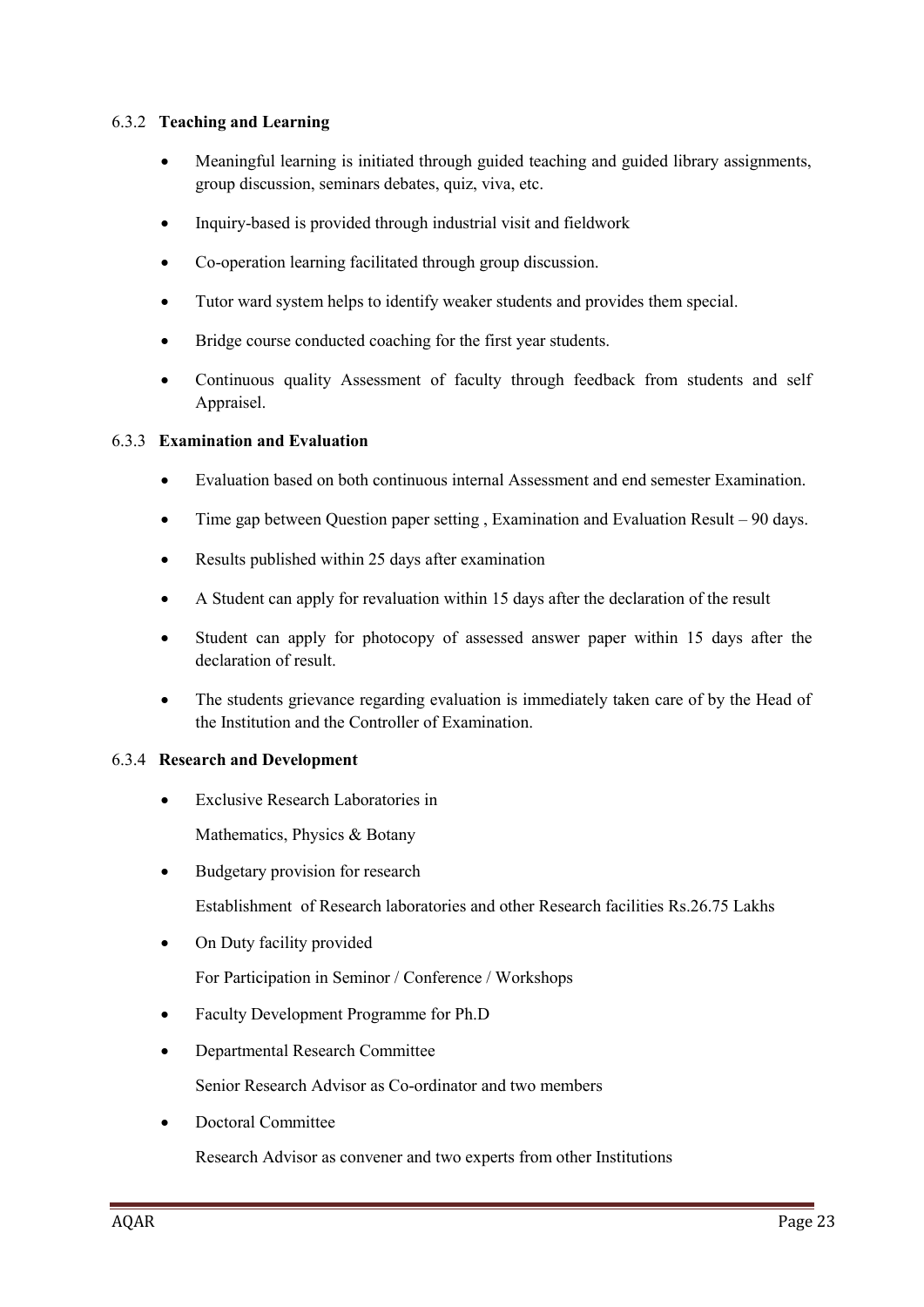#### 6.3.5 Library, ICT and physical infrastructure / instrumentation

#### **Library as a Learning Resource**

| Number of books available in the Library                                            |  |      | 45113 |  |  |  |
|-------------------------------------------------------------------------------------|--|------|-------|--|--|--|
| Interdepartmental loan                                                              |  |      | 25300 |  |  |  |
| Number of Journals and Periodicals available in the Library                         |  |      |       |  |  |  |
| Current Journal<br>➤                                                                |  | 10   |       |  |  |  |
| Back volumes of journals<br>➤                                                       |  | 334  |       |  |  |  |
| <b>News Papers</b><br>➤                                                             |  | 5    |       |  |  |  |
| <b>Facilities in Library</b>                                                        |  |      |       |  |  |  |
| Inter library loan provided from general library to fourteen departmental libraries |  |      |       |  |  |  |
| Reference and Reprography facility                                                  |  |      |       |  |  |  |
| Computer and printing facilities Available                                          |  |      |       |  |  |  |
| Internet facilities available                                                       |  |      |       |  |  |  |
| E-Books Greater than 9000 are available                                             |  |      |       |  |  |  |
| Power Back up                                                                       |  |      |       |  |  |  |
| Ratio of library books:                                                             |  |      |       |  |  |  |
| Student: Books                                                                      |  | 1:10 |       |  |  |  |
| <b>ICT as a Learning Resource</b>                                                   |  |      |       |  |  |  |
| Internet facility provided in ten departments and in office                         |  |      |       |  |  |  |

- Internet facility is provided to student on request
- Multimedia and Audio visual aids optimally used
- CLP for all first year students (Training rendered to make all students computer literate)
- Regularly updated Website (www.kngac.ac.in)

#### **Physical Infrastructure**

- Sprawling campus of 17.5 Acres
- Auditorium & A/C Seminar Hall
- GYM Room
- Extension Bank Facility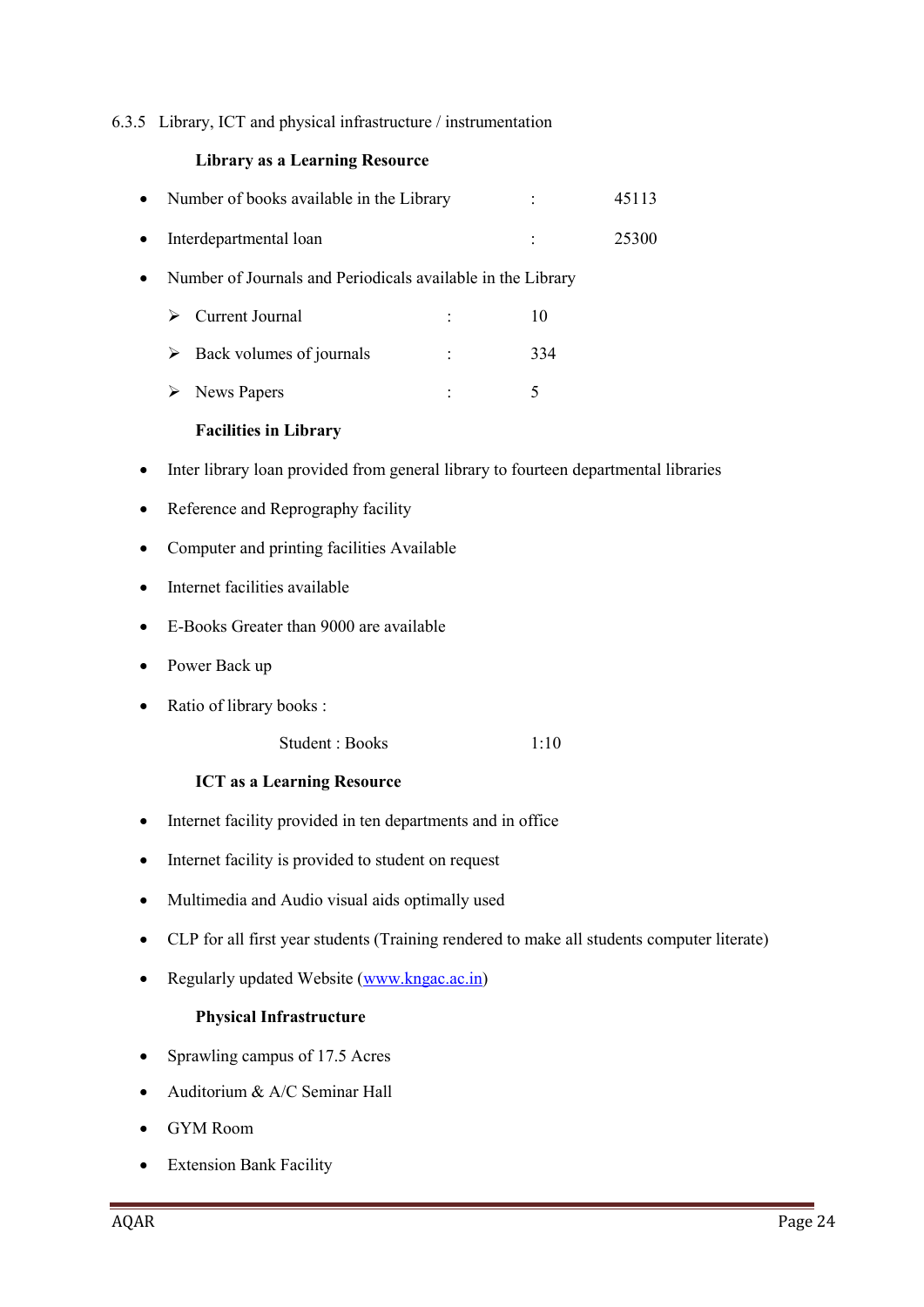- Xerox Facility
- Transport facility
- Adequate toilet facility
- Seperate Hostel facility for UG  $& PG$  students  $@$  Subsidised rent

#### 6.3.6 **Faculty and Staff recruitment**

- Regular Teaching Faculties are appointed by the state Govt. through Teachers Recruitment Board adhering to the norms of the University Grants Commission.
- Adhoc Lectures and PTA staff are appointed in the regular vacancies as per requirement periodically
- A Committee comprising of The Principal two senior staff members and the concern dept. H.O.D involves in the selection and appointment of Adhoc Lecturers as per the norms of the state Government.

#### 6.3.7 **Admission of Students**

- Students selection based on
	- $\triangleright$  Merit at the previous qualifying examination.
	- $\triangleright$  Single window counselling system
	- $\triangleright$  Adhering to Govt. Norms of reservation
	- $\triangleright$  M.Phil and Ph.D selection based on merit at the previous qualifying examination and entrance tests.
	- $\triangleright$  Special Quota reservations is made for Visually challenged & physically Challenged (3%), Sports (3%), Ward of Ex-Serviceman (8 Nos.) and NCC (1 No.)
- 6.4 Welfare schemes for

| Teaching        | Intercom facility   |
|-----------------|---------------------|
| Non teaching    | Intercom facility,  |
|                 | Canteen Facility.   |
| <b>Students</b> | Appointing<br>staff |
|                 | from PTA, Canteen   |
|                 | Facility.           |

#### **Teaching :**

• Regular health check up in campus organised by the extension activities (NSS & Leo Club), Gym Facility, Festival Advance Health Insurance.

#### **Non – teaching :**

• Health Check up, Festival Advance Health Insurance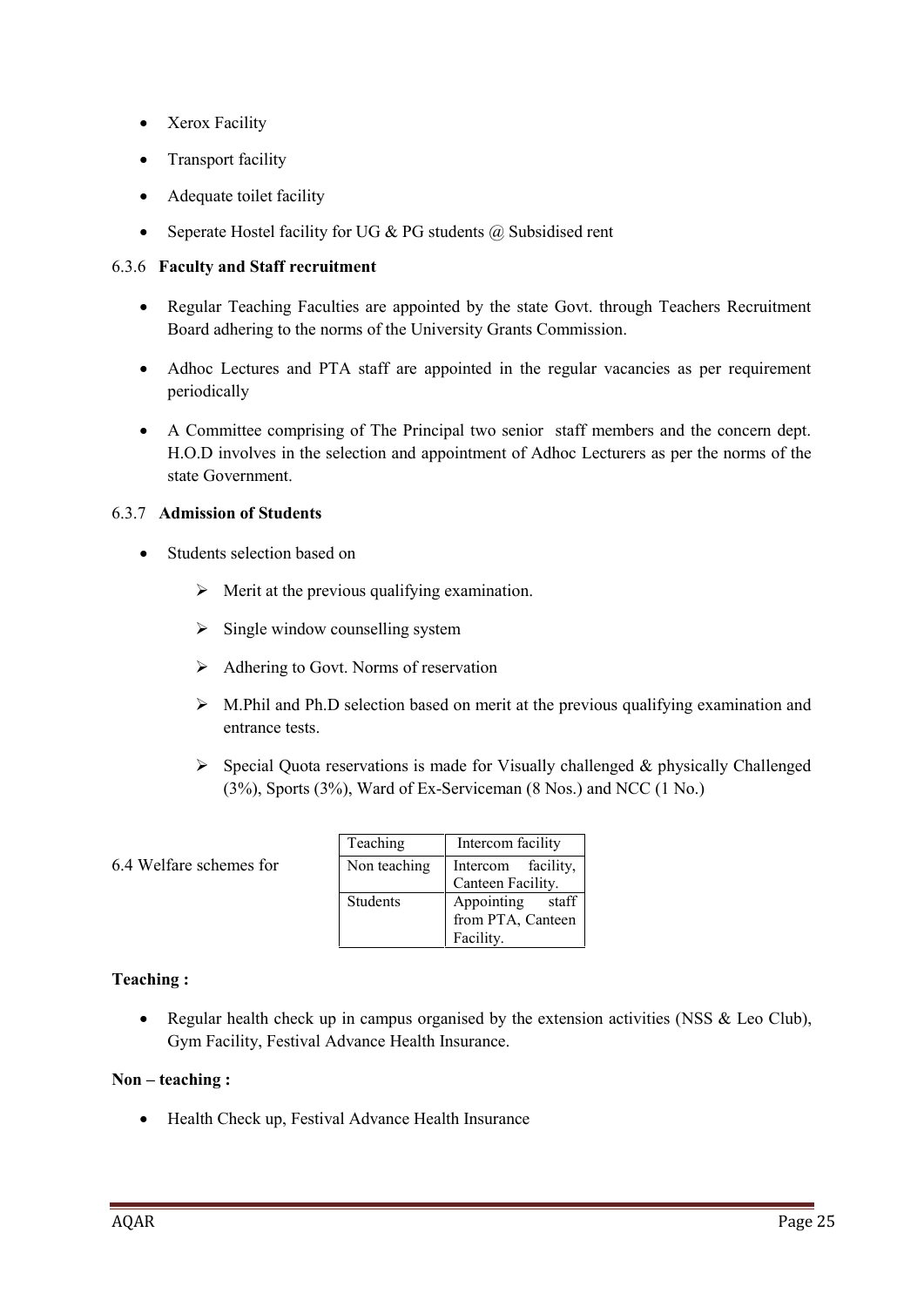#### **Students :**

- Scholarships BC, MBC, SC, ST, Minority, Farmers Welfare Scheme, Labour, Labour welfare Schemes.
- Soft Skill Training, Placement cell, Anti ragging cell, Student counselling and grievance and redressal cell.
- Hostel facilities at subsidised cost.
- Wheel Chair facility
- Health Care.

| 6.5 Total corpus fund generated                                              |  |  |
|------------------------------------------------------------------------------|--|--|
| 6.6 Whether annual financial audit has been done Yes $\vert \sqrt{\vert}$ No |  |  |

6.7 Whether Academic and Administrative Audit (AAA) has been done?

| Audit Type     | External |        | Internal |           |  |
|----------------|----------|--------|----------|-----------|--|
|                | Yes/No   | Agency | Yes/No   | Authority |  |
| Academic       |          |        |          | IQAC      |  |
| Administrative |          |        |          | IQAC      |  |

6.8 Does the University/ Autonomous College declares results within 30 days?

| For UG Programmes | N <sub>0</sub><br>$Yes \mid$ |  |
|-------------------|------------------------------|--|
| For PG Programmes | No<br>Yes                    |  |

6.9 What efforts are made by the University/ Autonomous College for Examination Reforms?

- The office of the Controller of Examination (Autonomous) has been automated.
- Processing of exam application forms, hall tickets are computerised
- Results are published in the college website  $(www.kngac.ac.in)$
- Both internal assessment and external assessment are carried out systematically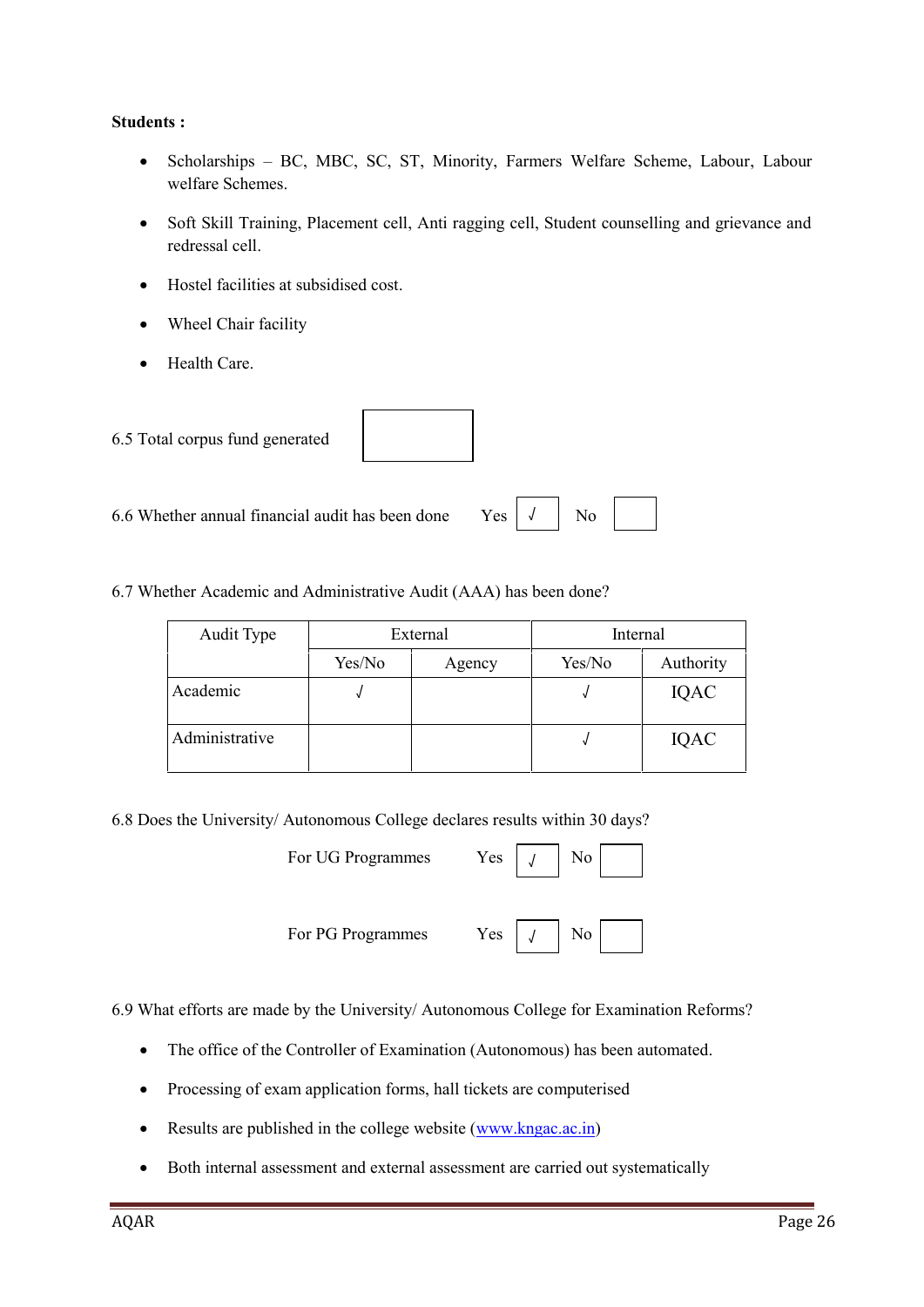- A Student can apply for revaluation within 15 days after the declaration of the result.
- Student can apply for photocopy of assessed answer paper within 15 days after the declaration of result.
- The students grievance regarding evaluation is immediately taken care of by the Head of the Institutions and the Controller of Examination.

6.10 What efforts are made by the University to promote autonomy in the affiliated/constituent colleges?

- University helps towards the promotion of autonomy through the appointment of university representatives in the Governing body, Academic council & Board of studies of various departments.
- University nominee play a vital role in the formulation of policies and perspective planning.
- Participation in the university senate meeting by the principal and a senate member (faculty) provides an opportunity to air the grievances of the college and get support from the university towards promotion of autonomy.

6.11 Activities and support from the Alumnae Association

- Alumni meeting conducted once in a year.
- All the final year students become the member of Alumni Association
- Alumni fund is utilized to conduct the convocation every year
- Contribution of fund towards prizes medals.

6.12 Activities and support from the Parent – Teacher Association

- Parent Teachers Association meeting is conducted once in a year.
- All the parents and Teachers contributed to PTA fund
- Regular meeting of the teachers with the parents helps to communicate the areas in which their children are excelling and their academic progress.
- PTA fund is utilized to appoint Teaching and non-teaching staff, scavengers and sweepers every year as per the requirements.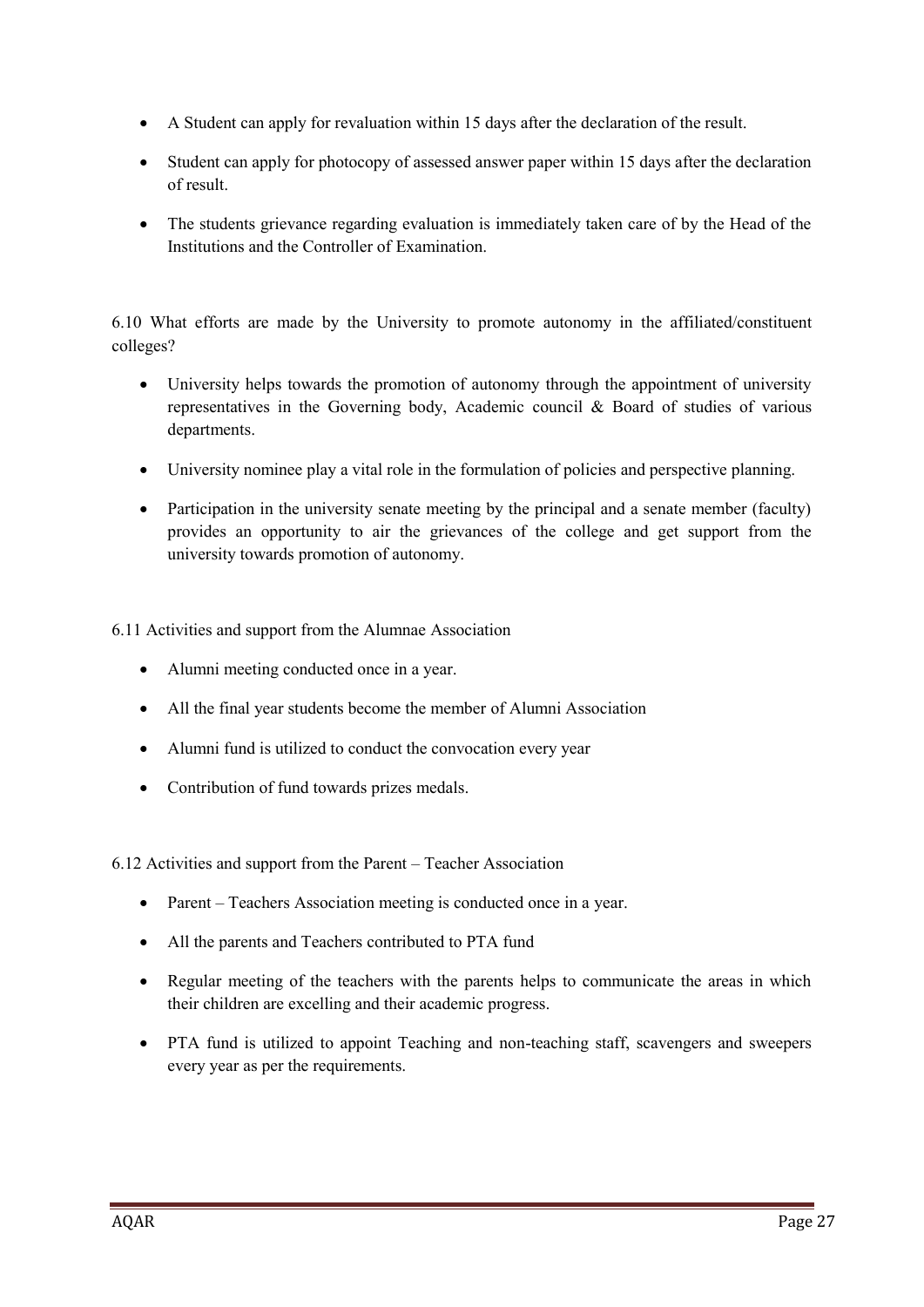6.13 Development programmes for support staff

• The support staff are encouraged to take part in the training organised by the district collectorate.

6.14 Initiatives taken by the institution to make the campus eco-friendly

- Usage of plastic bags are prohibited inside the campus.
- Gardens inside the campus are maintained with almost care
- Regular cleaning of campus (every Wednesday) by the students is initiated
- Awareness towards tree plantation, recycling of wastes, ozone depletion etc are created by various organisation viz. Clean Thanjavur Club (CTC), National Service Scheme (NSS), and LEO Club, through rallies, seminars etc.
- To provide concurrent program
- To sign MOU with various organisation and industries

#### **Threat :**

- Change in the Govt/policies
- Resistance to accept changes initiated towards standardisation of procedures and implementation of quality related matters.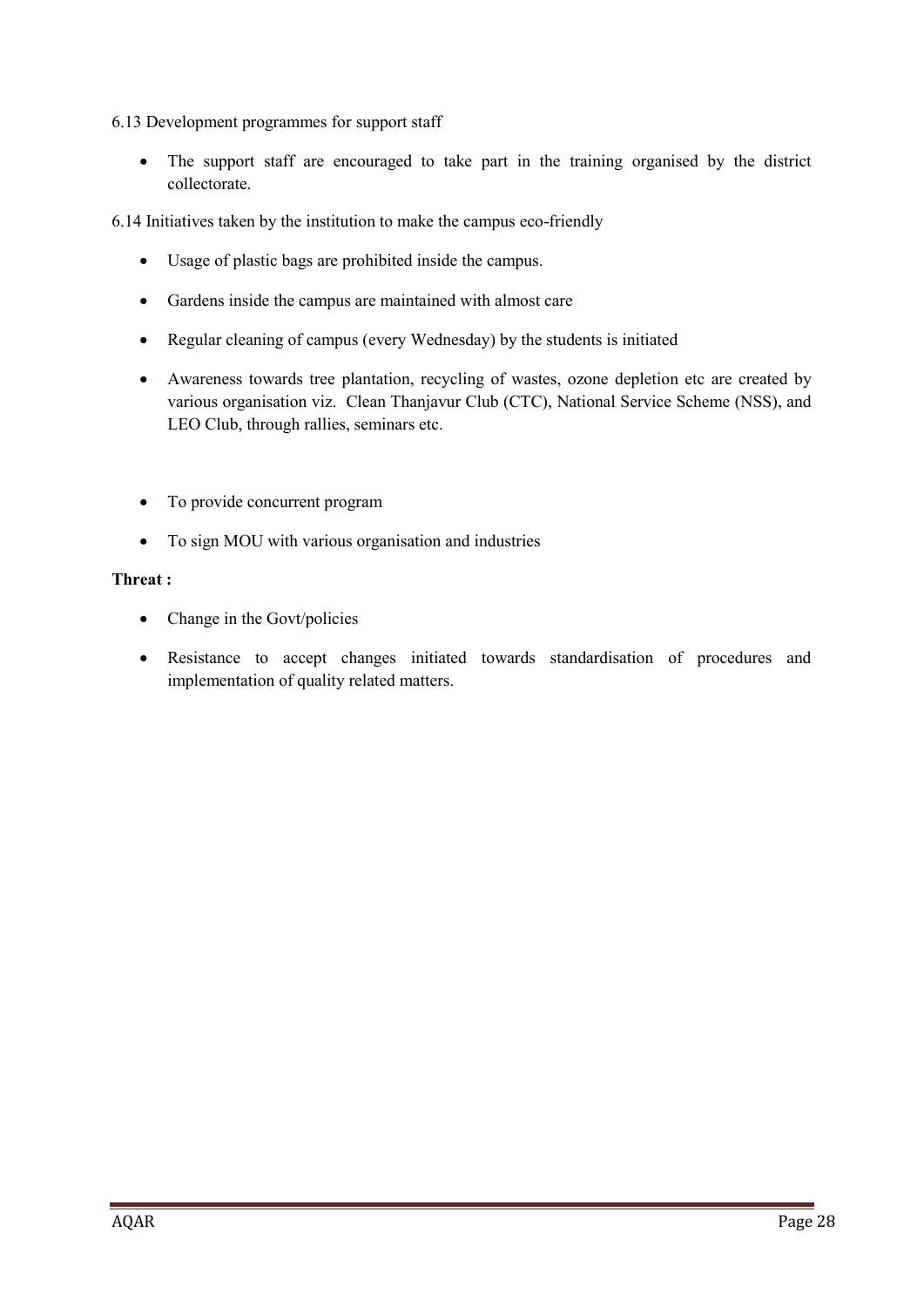## **Criterion – VII**

### **7. Innovations and Best Practices**

- 7.1 Innovations introduced during this academic year which have created a positive impact on the functioning of the institution.
	- Flexibility in college Timings provided students an opportunity to undertake part time jobs.
- 7.2 Provide the Action Taken Report (ATR) based on the plan of action decided upon at the beginning of the year
	- To educate girls to shake of the shackles put on them by sheer ignorance and to liberate them to lead emancipated successful life.
	- To inspire every student to look into one's own self to realize the potentials hidden within her
	- To give social responsibility, pursuit of excellence and service to nation.

7.3 Give two Best Practices of the institution *(please see the format in the NAAC Self-study Manuals)*

- Choice based credit system . [Annexure 13-14 syllabus]
- Computer Literacy Programme (CLP) for all the Ist Year Students.

#### *\*Provide the details in annexure (annexure need to be numbered as i, ii,iii)*

7.4 Contribution to environmental awareness / protection

- Awareness towards tree plantation, recycling of wastes, ozone depletion etc are created by various organisation viz. Clean Thanjavur Club (CTC), National Service Scheme (NSS), and LEO Club, through rallies, seminars etc.
- Usage of plastic bags are prohibited inside the campus.
- Gardens inside the campus are maintained with almost care
- Regular cleaning of campus (every Wednesday) by the students is initiated

7.5 Whether environmental audit was conducted? No

7.6 Any other relevant information the institution wishes to add. (for example SWOT Analysis)

IQAC Conducted academic audit which served two important purposes.

#### **Strength :**

• Support from Government and University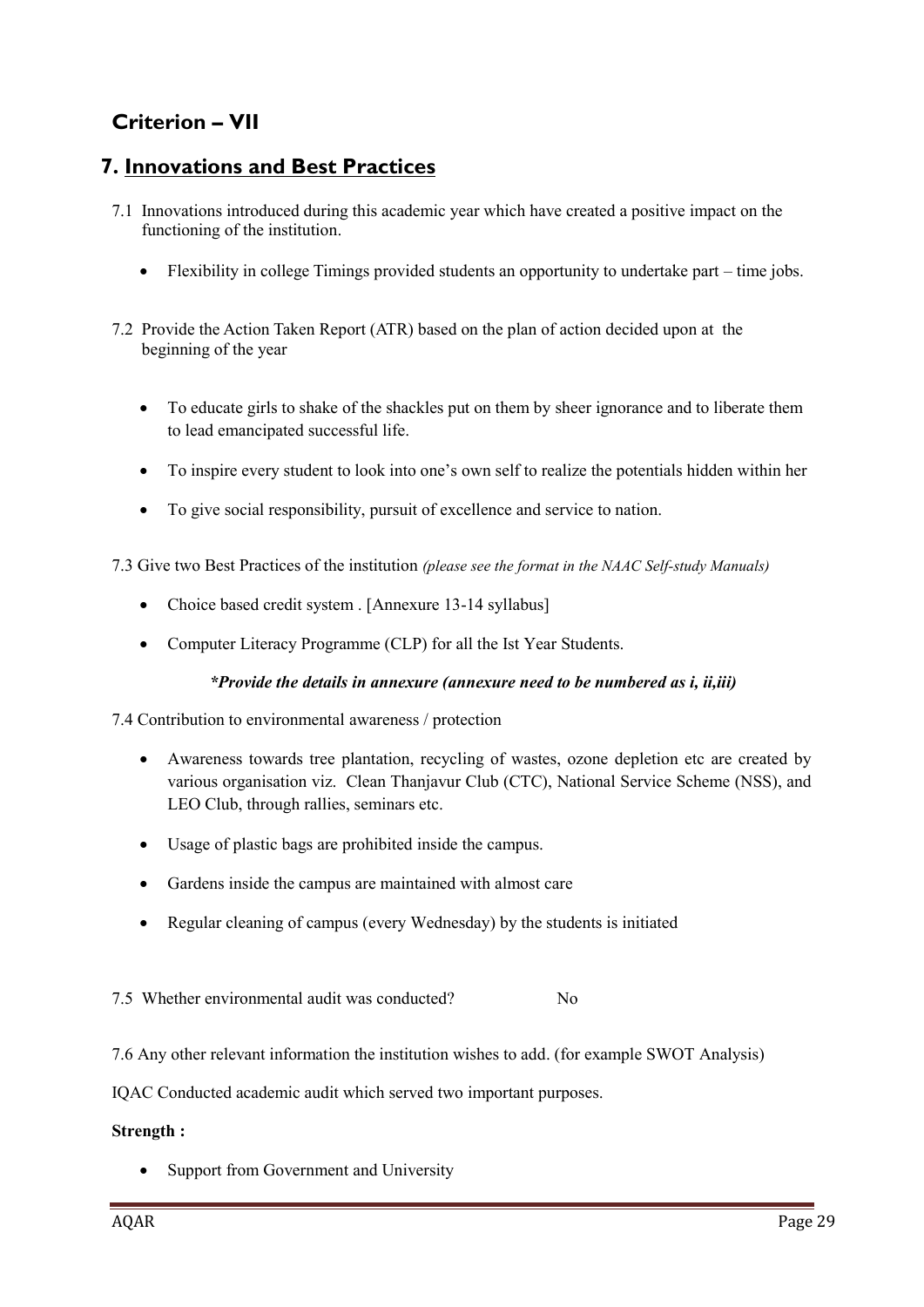Autonomous status

#### **Weakness :**

- Procedural delays towards getting approvals and starting new programmes
- Inadequate infrastructure

#### **Opportunity :**

To start new programmes / Diploma courses in tune with the requirement of the locality.

#### 8. **Plans of institution for next year**

- 1. To strengthen the functioning of Entrepreneurial Development cell (EDC)
- 2. To offer soft skill training
- 3. To conduct skill based workshops
- 4. To conduct green audit
- 5. To enable faster communication, e-mail, address for all staff and students are to be created in the college domain (www.kngac.ac.in)
- 6. To introduce virtual class room concept in the college through Google class room
- 7. To provide wi-fi facility
- 8. Communication through way to SMS
- 9. Library automation / Campus network to extended access to all departments
- 10. Establishment of student portal
- 11. To introduce self study courses and provides means for earning additional credit
- 12. To introduce job oriented and life skill oriented courses in the curriculum.

| Name                               | Name                               |  |
|------------------------------------|------------------------------------|--|
|                                    |                                    |  |
|                                    |                                    |  |
| Signature of the Coordinator, IQAC | Signature of the Chairperson, IQAC |  |

*\*\*\**